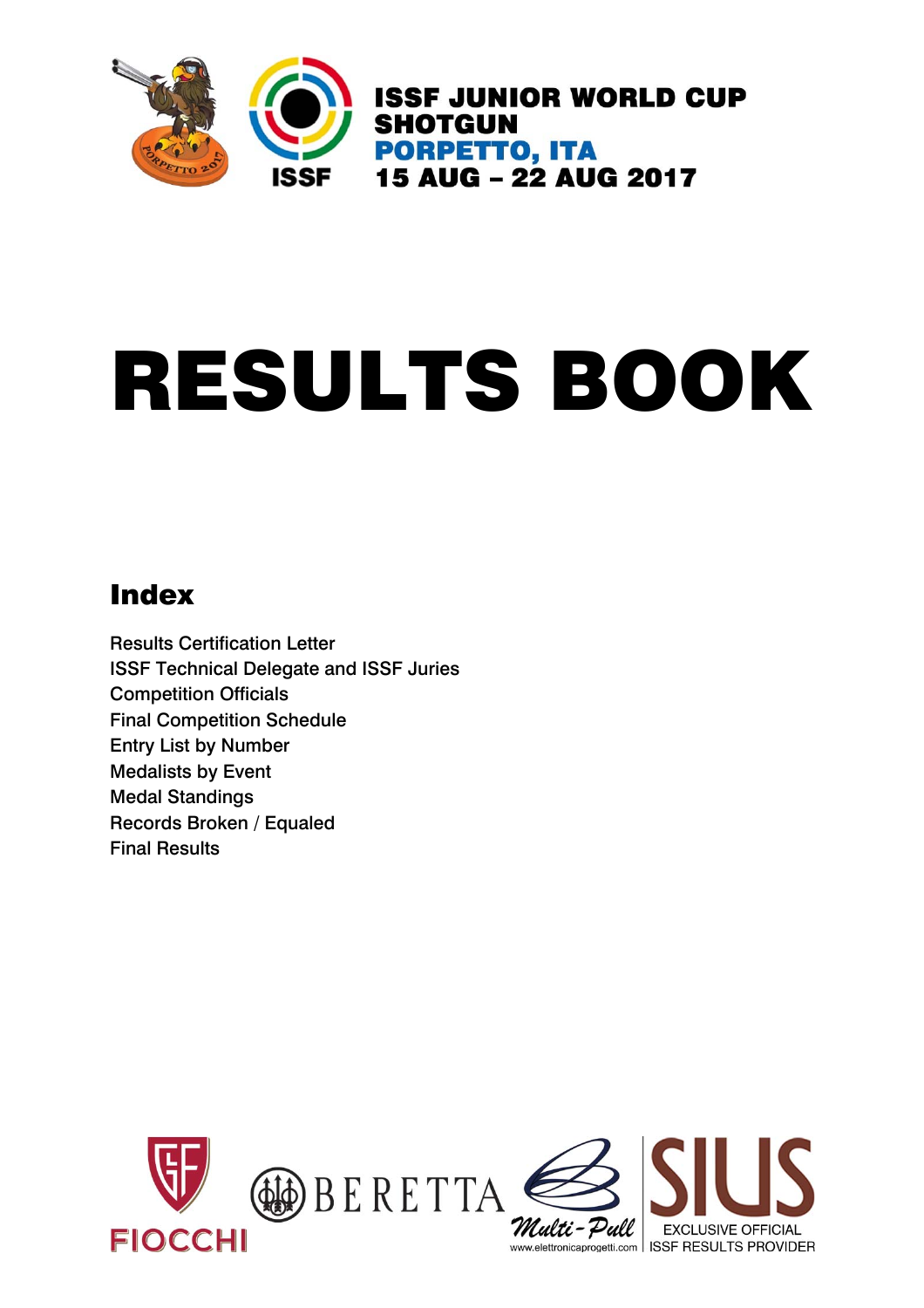

## RESULTS CERTIFICATION LETTER

This certifies that the ISSF Junior World Cup Shotgun which took place from 15<sup>th</sup> to 22<sup>nd</sup> August 2017 at the Shooting Center in Porpetto – Udine, Italy, was conducted in accordance with the ISSF Rules and Regulations and the Results produced in the competitions are true and correct.

#### ISSF Technical Delegate

Kevin KILTY, IRL

#### Chairman of the Juries

ISSF Jury of Appeal

Panagiotis THEMELIDIS, GRE

ISSF Shotgun Jury ISSF Equipment Control Jury

Mohamed WAHDAN, EGY **Gabriele HARTMANN, GER** 

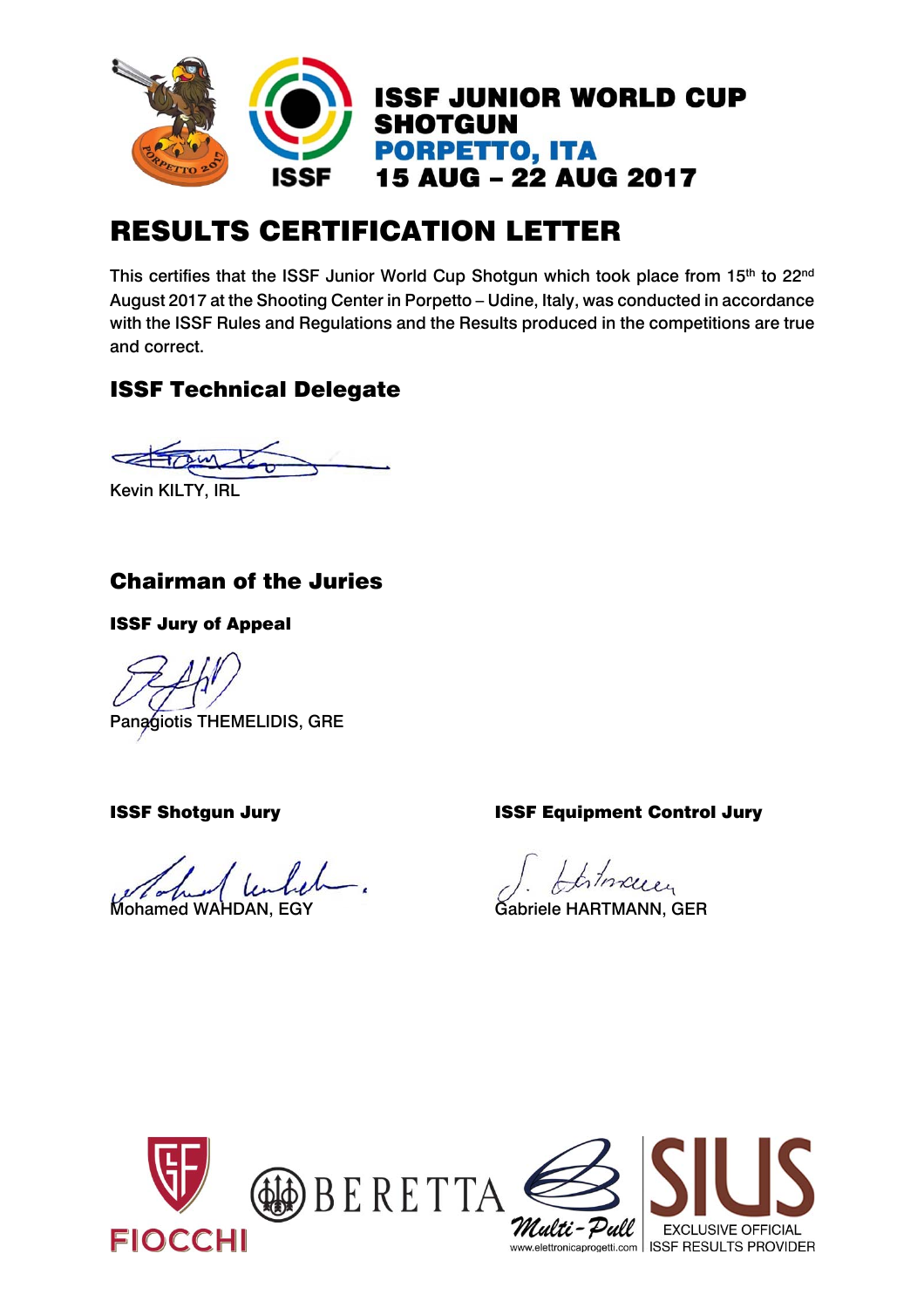

## ISSF TECHNICAL DELEGATE AND ISSF JURIES

#### ISSF Technical Delegate: Kevin KILTY, IRL

| <b>Jury</b>    |            | <b>Nat Name</b>              |   | <b>Gen License</b> |                 |
|----------------|------------|------------------------------|---|--------------------|-----------------|
| <b>Appeal</b>  | <b>GRE</b> | <b>Panagiotis THEMELIDIS</b> | M | A 4063             | <b>Chairman</b> |
| Appeal         | <b>ITA</b> | <b>Daniele GHELFI</b>        | М | A 3345             | <b>Member</b>   |
| <b>Shotgun</b> | EGY        | <b>Mohamed WAHDAN</b>        | М | A 4444             | <b>Chairman</b> |
| Shotgun        | <b>CYP</b> | <b>Ioannis HERACLEOUS</b>    | М | A 2508             | <b>Member</b>   |
| Shotgun        | <b>GBR</b> | <b>Barry DOBBS</b>           | М | A 3781             | <b>Member</b>   |
| Shotgun        | <b>ITA</b> | <b>Giuseppe LAZZARETTI</b>   | М | A 3483             | <b>Member</b>   |
| <b>Equip C</b> | <b>GER</b> | <b>Gabriele HARTMANN</b>     | W | A 6150             | <b>Chairman</b> |

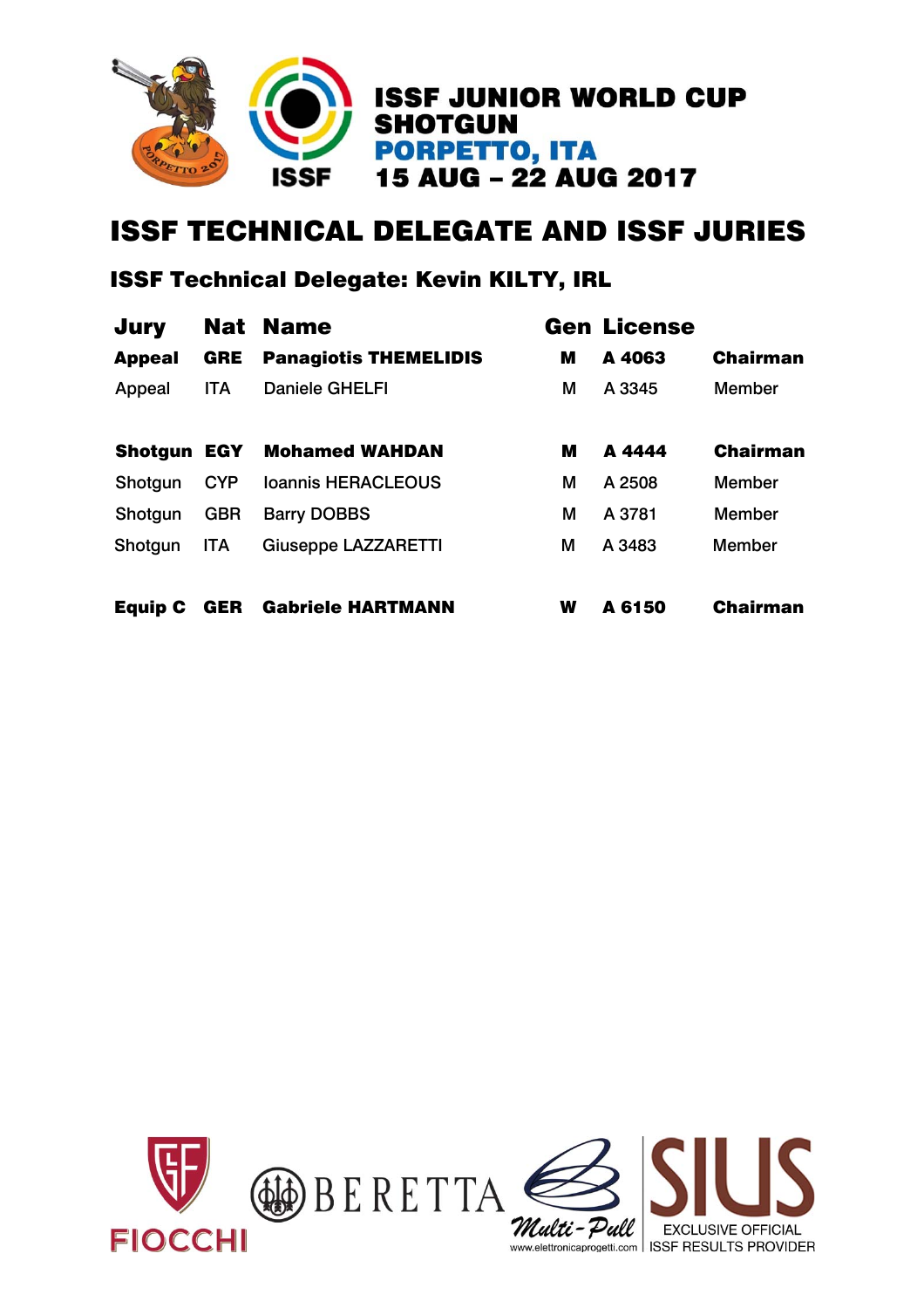

## COMPETITION OFFICIALS

| Name, Nat                      |
|--------------------------------|
| Daniele GHELFI, ITA            |
| <b>Domenico VENTRE, ITA</b>    |
| Pietro Carlo AQUILANO, ITA     |
| Sergio BONAFACCIA, ITA         |
| <b>Costantino CAVUCLI, ITA</b> |
| <b>Onorino COGNIGNI, ITA</b>   |
| Gaetano FORTE, ITA             |
| Roberto FORTI, ITA             |
| Massimo GENTILI, ITA           |
| Adriano GOBBO, ITA             |
| Luigi Antonio GREBORIO, ITA    |
| <b>Celestino NAVARRA, ITA</b>  |
| <b>Bruno NOBILINI, ITA</b>     |
| Luigi RUTIGLIANO, ITA          |
| Alfredo TELESE, ITA            |
| Fulvio ZILLI, ITA              |
| Andrea DE CANDIDO, ITA         |
|                                |

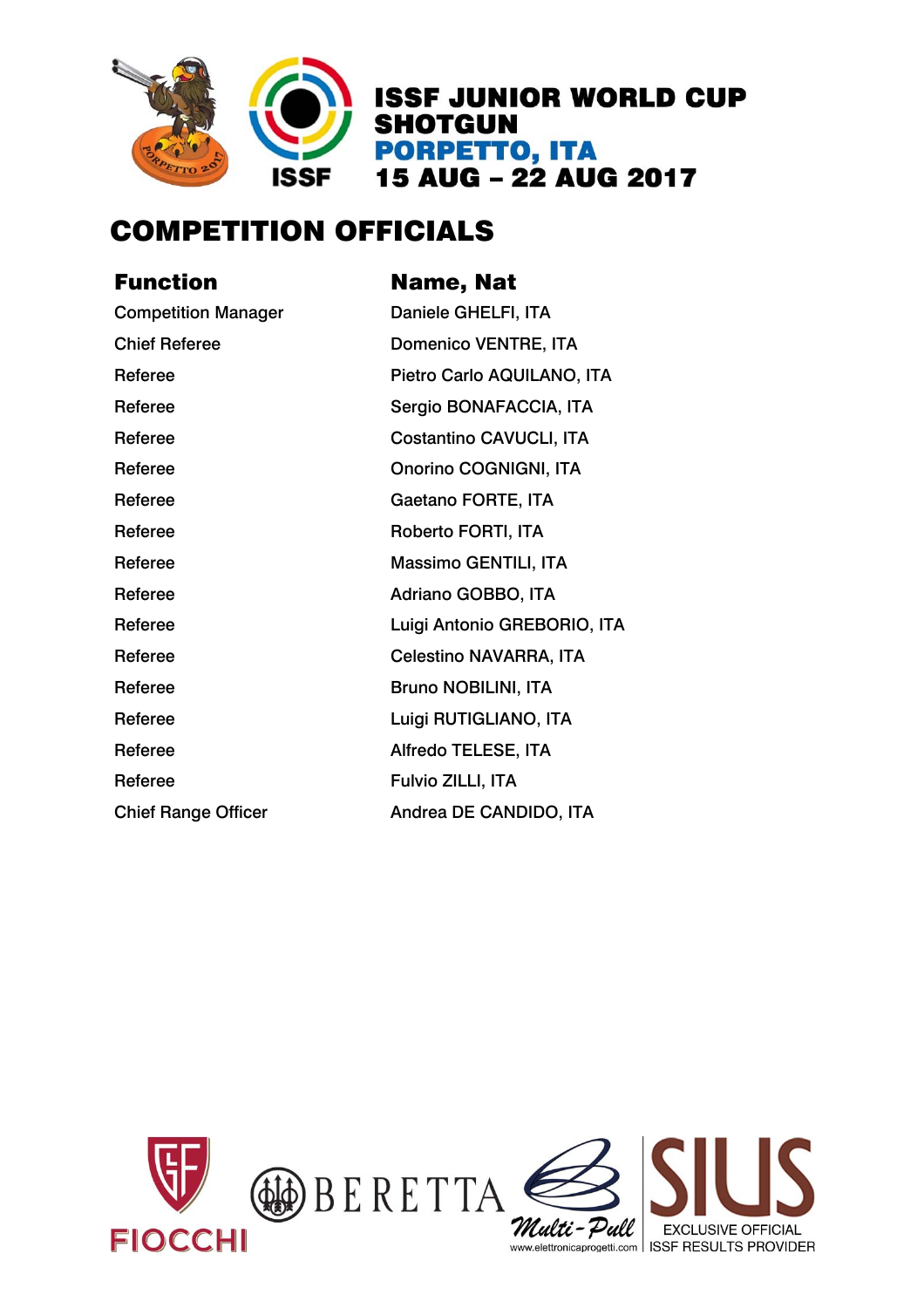

## FINAL COMPETITION SCHEDULE

| Date / Day                | <b>Time</b> | <b>Details</b>                                                  |
|---------------------------|-------------|-----------------------------------------------------------------|
| 15 <sup>th</sup> August / |             | <b>Arrival of Delegations</b>                                   |
| Tuesday                   |             |                                                                 |
| 16th August /             |             | <b>Equipment Control Consultation Service Trap</b>              |
| Wednesday                 | 10:00-17:45 | Pre-Event Training Trap Men Junior & Women Junior               |
|                           | 14:00       | <b>Technical Meeting</b>                                        |
|                           | 18:00       | <b>Opening Ceremony</b>                                         |
| 17th August /             | 10:00-16:15 | <b>Qualification Trap Women Junior</b>                          |
| Thursday                  | 11:15-15:00 | Qualification Trap Men Junior - Day 1                           |
|                           | 17:45       | Final Trap Women Junior                                         |
|                           | 19:00       | Victory Ceremony Trap Women Junior                              |
| 18 <sup>th</sup> August / | 11:15-15:00 | Qualification Trap Men Junior - Day 2                           |
| Friday                    | 16:30       | <b>Final Trap Men Junior</b>                                    |
|                           | 17:45       | Victory Ceremony Trap Men Junior                                |
| 19th August /             | 10:00-13:30 | Test Event - Qualification Trap Mixed Junior Team               |
| Saturday                  | 15:00       | Test Event - Semifinals Trap Mixed Junior Team                  |
|                           | 16:45       | Test Event - Medal Matches Trap Mixed Junior Team               |
|                           | 18:00       | Test Event - Victory Ceremony Trap Mixed Junior T               |
|                           |             | <b>Equipment Control Consultation Service DTrap &amp; Skeet</b> |
|                           | 10:00-15:00 | Pre-Event Training Double Trap Men Junior                       |
|                           | 10:00-17:00 | Pre-Event Training Skeet Men Junior & Women Junior              |
| 20 <sup>th</sup> August / | 10:00-15:00 | Qualification Double Trap Men Junior                            |
| Sunday                    | 10:00-15:30 | <b>Qualification Skeet Women Junior</b>                         |
|                           | 11:00-14:30 | Qualification Skeet Men Junior - Day 1                          |
|                           | 16:30       | Final Double Trap Men Junior                                    |
|                           | 18:00       | <b>Final Skeet Women Junior</b>                                 |
|                           | 19:15       | Victory Ceremony Double Trap MJ & Skeet WJ                      |
| 21 <sup>st</sup> August / | 11:00-15:30 | Qualification Skeet Men Junior - Day 2                          |
| Monday                    | 17:00       | <b>Final Skeet Men Junior</b>                                   |
|                           | 18:15       | Victory Ceremony Skeet Men Junior                               |
|                           | 18:30       | <b>Closing Ceremony</b>                                         |
| 22 <sup>nd</sup> August / |             | <b>Departure of Delegations</b>                                 |
| Tuesday                   |             |                                                                 |

#### **Organizing Committee**

| Phone: +39-043-1621850               |
|--------------------------------------|
| Mob: +39-333-7471979                 |
| Fax: +39-043-1621850                 |
| E-mail: porpettojwcshotgun@gmail.com |
| Web: www.tiroavoloporpetto.it        |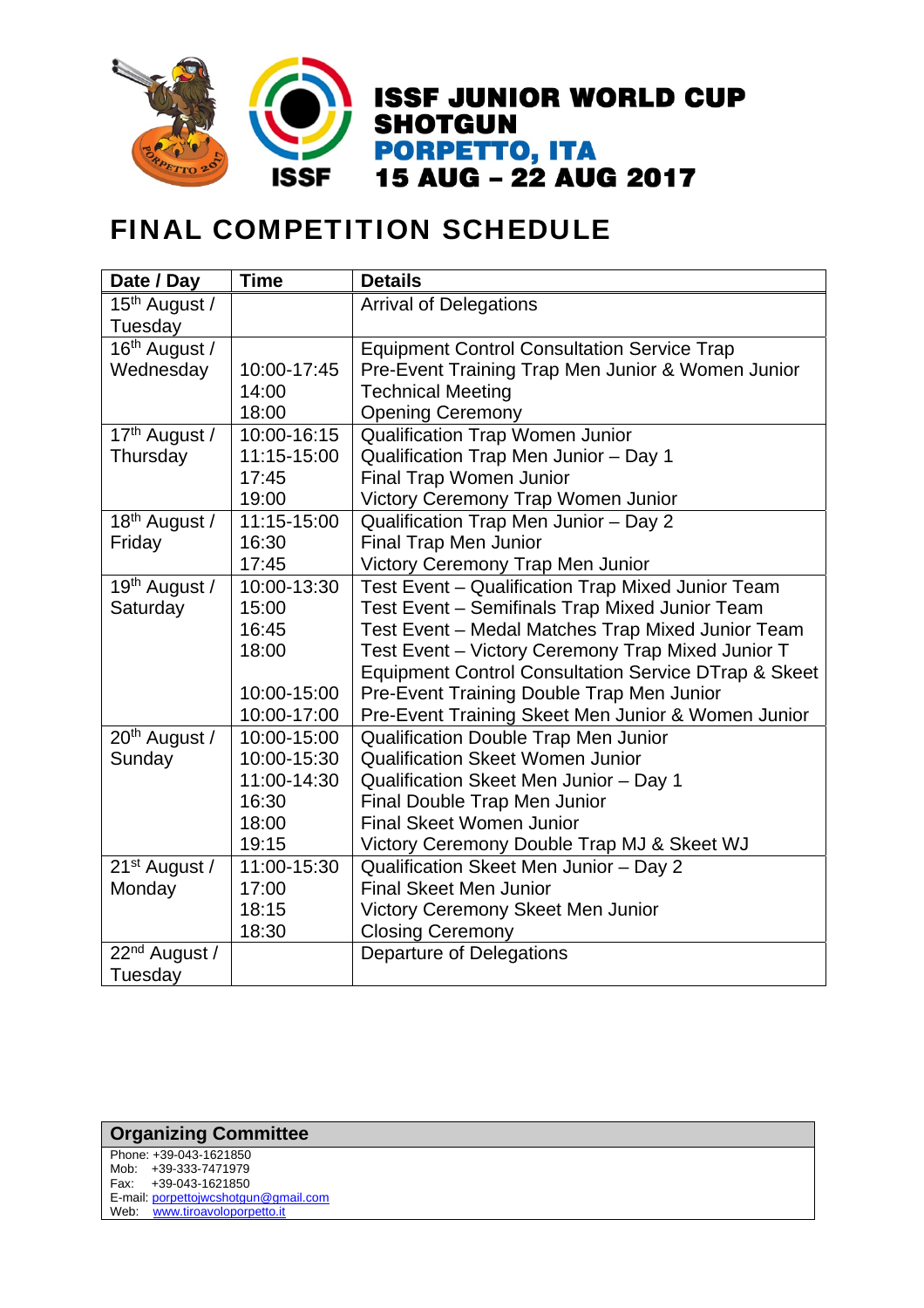

## ENTRY LIST BY NUMBER

As of 12 AUG 2017

| <b>NAT</b>              |                         | <b>MEN JUNIOR</b> |                         |                         | <b>WOMEN JUNIOR</b>     |                         |  |  |  |
|-------------------------|-------------------------|-------------------|-------------------------|-------------------------|-------------------------|-------------------------|--|--|--|
|                         | <b>TR125</b>            | <b>DT150</b>      | <b>SK125</b>            | <b>TR75</b>             | <b>SK75</b>             | <b>TOTAL</b>            |  |  |  |
| <b>BRA</b>              | 3                       |                   |                         |                         |                         | 3                       |  |  |  |
| <b>BUL</b>              | 1                       |                   |                         |                         | $\blacksquare$          |                         |  |  |  |
| CAN                     | 1                       |                   | 1                       | $\overline{\mathbf{c}}$ | $\overline{\mathbf{4}}$ |                         |  |  |  |
| <b>CHN</b>              | 3                       | 3                 | 3                       | $\overline{\mathbf{3}}$ | 3                       | 15                      |  |  |  |
| <b>CRO</b>              | $\overline{3}$          |                   |                         | $\mathbf{1}$            |                         | 4                       |  |  |  |
| CZE                     | $\overline{6}$          |                   | 6                       | $\overline{2}$          | 4                       | $\overline{18}$         |  |  |  |
| <b>ESP</b>              | $\overline{\mathbf{c}}$ |                   | 1                       | $\mathbf{1}$            |                         | 4                       |  |  |  |
| <b>EST</b>              |                         |                   | 1                       |                         |                         | $\overline{\mathbf{1}}$ |  |  |  |
| FIN                     | 3                       | 1                 | $\overline{\mathbf{4}}$ |                         |                         | $\overline{\mathbf{8}}$ |  |  |  |
| <b>FRA</b>              | 4                       |                   | $\overline{5}$          | $\mathbf 2$             | $\mathbf 2$             | $\overline{13}$         |  |  |  |
| <b>GBR</b>              | 6                       | $\mathbf{1}$      | $\overline{5}$          | 6                       | $\overline{2}$          | 20                      |  |  |  |
| <b>GER</b>              | $\overline{3}$          |                   | $\overline{3}$          | $\overline{3}$          | $\overline{3}$          | $\overline{12}$         |  |  |  |
| <b>GUA</b>              | $\overline{2}$          |                   | $\overline{3}$          |                         |                         | $\overline{\mathbf{5}}$ |  |  |  |
| <b>HUN</b>              |                         |                   | 3                       |                         | $\mathbf{1}$            | $\ddot{\mathbf{4}}$     |  |  |  |
| <b>IND</b>              | 6                       | 5                 | $\overline{5}$          | 4                       | $\overline{3}$          | $\overline{23}$         |  |  |  |
| IRI                     | 1                       |                   |                         | 1                       |                         | $\mathbf{2}$            |  |  |  |
| <b>ITA</b>              | 6                       | 5                 | 6                       | 6                       | $\mathbf 3$             | 26                      |  |  |  |
| LTU                     |                         |                   |                         |                         | 1                       | 1                       |  |  |  |
| <b>MAR</b>              | 4                       |                   | 1                       |                         |                         | $\overline{\mathbf{5}}$ |  |  |  |
| <b>MLT</b>              | 1                       | 1                 | $\mathbf 2$             | $\overline{\mathbf{c}}$ |                         | $\overline{\mathbf{6}}$ |  |  |  |
| <b>NED</b>              |                         |                   | 1                       |                         | 1                       | $\overline{\mathbf{2}}$ |  |  |  |
| <b>NOR</b>              | 1                       |                   | 1                       |                         |                         | $\overline{\mathbf{2}}$ |  |  |  |
| <b>POR</b>              | 1                       |                   |                         |                         |                         | $\overline{\mathbf{1}}$ |  |  |  |
| ROU                     | $\mathbf{1}$            | $\mathbf{1}$      | $\mathbf 2$             |                         | 1                       | $\overline{\mathbf{5}}$ |  |  |  |
| $\overline{\text{SLO}}$ | 4                       |                   |                         |                         |                         | $\overline{4}$          |  |  |  |
| <b>SRB</b>              |                         |                   |                         | 1                       |                         | $\overline{\mathbf{1}}$ |  |  |  |
| <b>SVK</b>              |                         |                   | 1                       |                         | $\mathbf 2$             | $\overline{\mathbf{3}}$ |  |  |  |
| <b>SWE</b>              |                         |                   | 3                       |                         |                         | $\overline{\mathbf{3}}$ |  |  |  |
| <b>THA</b>              | 1                       |                   |                         | 1                       |                         | $\overline{\mathbf{2}}$ |  |  |  |
| <b>TPE</b>              | 5                       |                   |                         |                         |                         | $\overline{\mathbf{5}}$ |  |  |  |
| <b>TUR</b>              | $\mathbf{1}$            |                   | 3                       |                         | 1                       | $\overline{\mathbf{5}}$ |  |  |  |
| <b>URU</b>              | 1                       |                   |                         |                         |                         | $\overline{\mathbf{1}}$ |  |  |  |
| <b>USA</b>              | $\overline{3}$          |                   | $\overline{3}$          | $\mathbf{3}$            | $\mathbf 3$             | $\overline{12}$         |  |  |  |
| <b>TOT (33)</b>         | $\overline{73}$         | 17                | 63                      | 38                      | 30                      | 221                     |  |  |  |

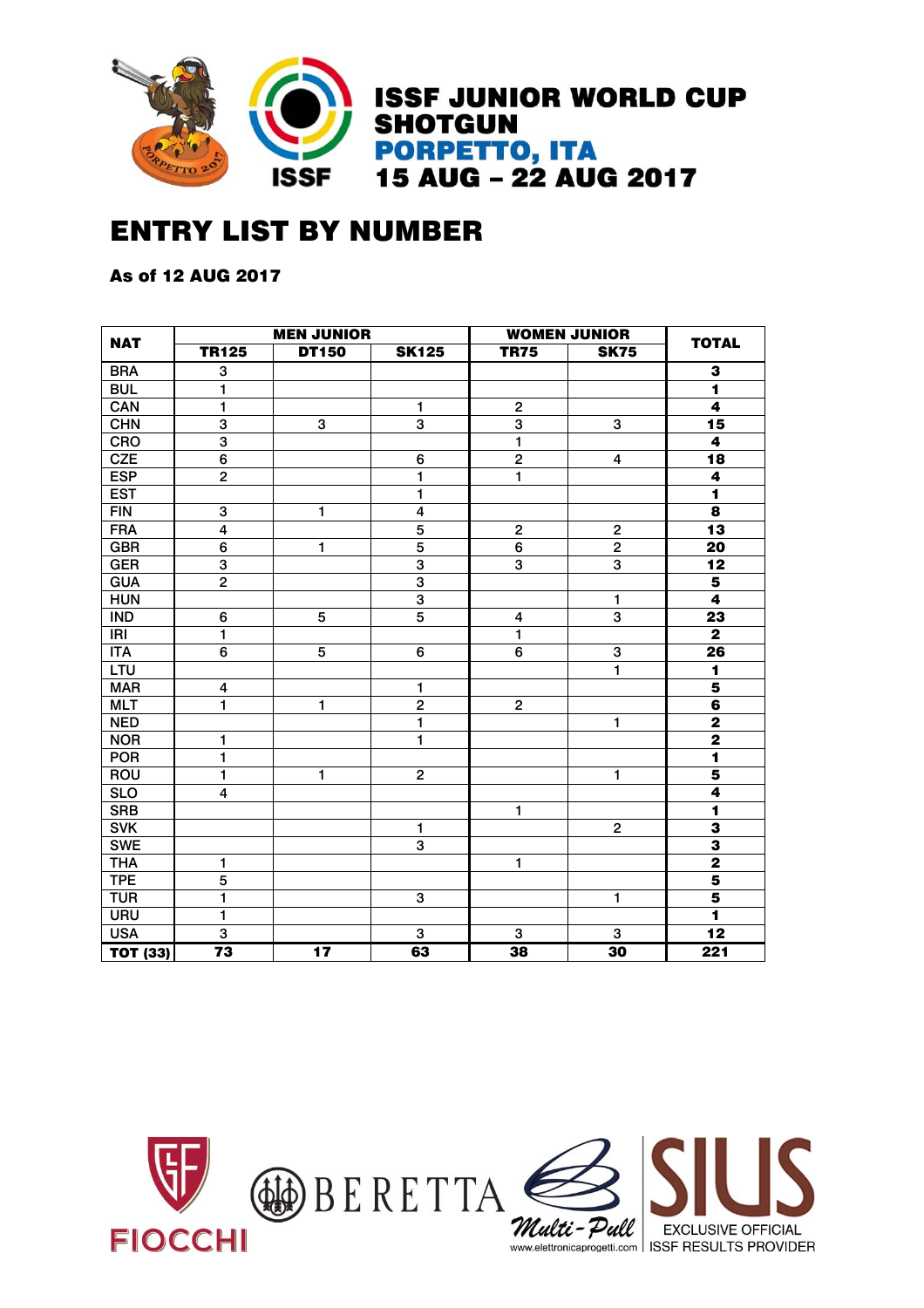

## MEDALISTS BY EVENT

#### As of 21 AUG 2017

| <b>Event</b>              | <b>Date</b> | <b>Medal</b>  | <b>Name</b>                   | <b>Nat</b> |
|---------------------------|-------------|---------------|-------------------------------|------------|
| <b>Trap Men Junior</b>    | 18 AUG 2017 | <b>GOLD</b>   | <b>MARTINEZ TORRES Adria</b>  | <b>ESP</b> |
|                           |             | <b>SILVER</b> | <b>MARONGIU Matteo</b>        | <b>ITA</b> |
|                           |             | <b>BRONZE</b> | <b>ILBILGI Murat</b>          | <b>TUR</b> |
| Double Trap Men Junior    | 20 AUG 2017 | <b>GOLD</b>   | <b>DEDMAN James</b>           | <b>GBR</b> |
|                           |             | <b>SILVER</b> | <b>YLONEN Miki</b>            | <b>FIN</b> |
|                           |             | <b>BRONZE</b> | <b>BHARADWAJ Shapath</b>      | <b>IND</b> |
| <b>Skeet Men Junior</b>   | 21 AUG 2017 | <b>GOLD</b>   | <b>SDRUCCIOLI Elia</b>        | <b>ITA</b> |
|                           |             | <b>SILVER</b> | <b>ELLIOTT Christian</b>      | <b>USA</b> |
|                           |             | <b>BRONZE</b> | <b>CHITI Matteo</b>           | <b>ITA</b> |
| <b>Trap Women Junior</b>  | 17 AUG 2017 | <b>GOLD</b>   | <b>SESSA Erica</b>            | <b>ITA</b> |
|                           |             | <b>SILVER</b> | <b>PALMITESSA Maria Lucia</b> | <b>ITA</b> |
|                           |             | <b>BRONZE</b> | <b>GRASSIA Giulia</b>         | <b>ITA</b> |
| <b>Skeet Women Junior</b> | 20 AUG 2017 | <b>GOLD</b>   | JACOB Katharina Monika        | <b>USA</b> |
|                           |             | <b>SILVER</b> | <b>CHE Yufei</b>              | <b>CHN</b> |
|                           |             | <b>BRONZE</b> | <b>RICHARD Lea</b>            | <b>FRA</b> |

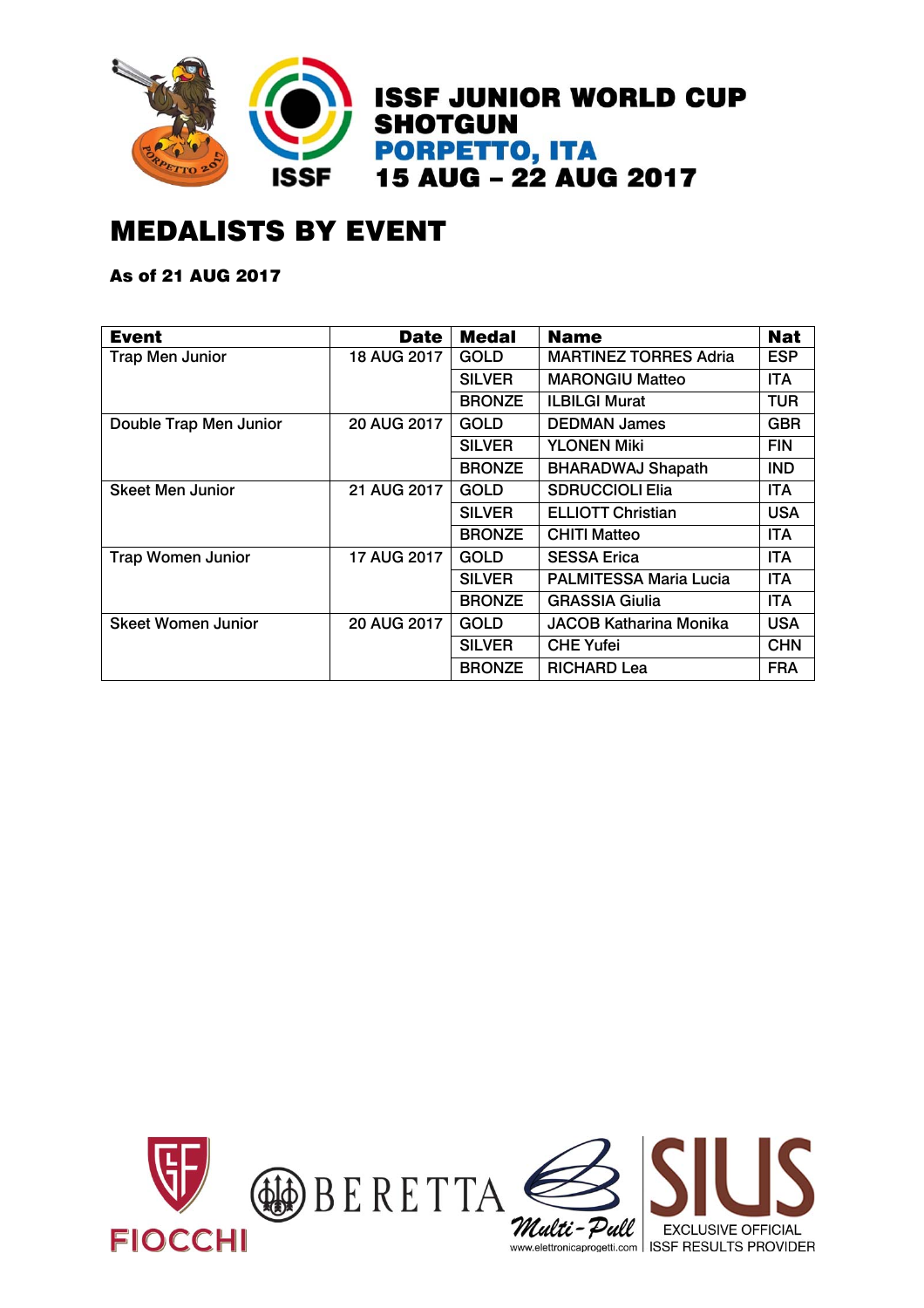

## MEDAL STANDINGS

As of 21 AUG 2017

#### After 5 of 5 Events

| <b>Rank</b>  | <b>NAT - Nation</b>              | Gold | <b>Silver</b> | <b>Bronze</b> | <b>Total</b> |
|--------------|----------------------------------|------|---------------|---------------|--------------|
|              | $ITA - Italy$                    | 2    | 2             | 2             | 6            |
| $\mathbf{2}$ | USA - United States of America   |      |               |               | 2            |
| 3            | ESP - Spain                      |      |               |               |              |
| 3            | <b>GBR</b> - Great Britain       |      |               |               |              |
| 5            | CHN - People's Republic of China |      |               |               |              |
| 5            | FIN - Finland                    |      |               |               |              |
|              | FRA - France                     |      |               |               |              |
|              | $IND$ – India                    |      |               |               |              |
|              | TUR - Turkey                     |      |               |               |              |
|              | <b>Total</b>                     | 5    |               | 5             |              |

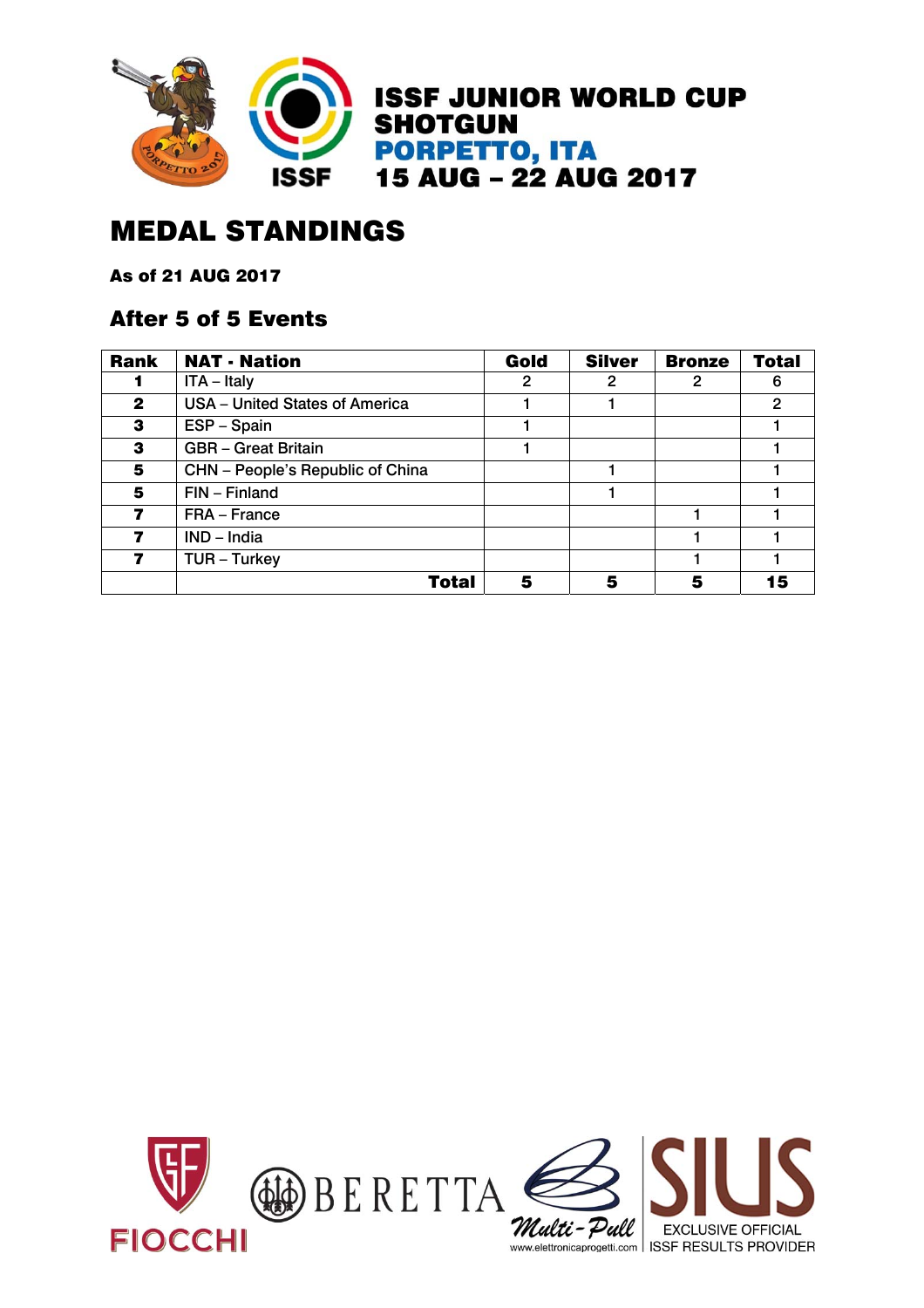

## RECORDS BROKEN / EQUALED

#### As of 21 AUG 2017

| WORLD RECORDS JUNIOR   |              |           |                              |            |             |  |  |  |  |  |
|------------------------|--------------|-----------|------------------------------|------------|-------------|--|--|--|--|--|
| <b>Event</b>           | <b>Phase</b> | Old / New | <b>Name</b>                  | <b>Nat</b> | <b>Date</b> |  |  |  |  |  |
| Skeet Men Junior       | Final        | 55/57     | <b>SDRUCCIOLI Elia</b>       | ITA        | 21 AUG 2017 |  |  |  |  |  |
| Double Trap Men Junior | Final        | 56 / 70   | <b>DEDMAN James</b>          | <b>GBR</b> | 20 AUG 2017 |  |  |  |  |  |
| Skeet Women Junior     | Final        | 46/47     | JACOB Katharina Monika       | <b>USA</b> | 20 AUG 2017 |  |  |  |  |  |
| <b>Trap Men Junior</b> | Final        | 41/46     | <b>MARTINEZ TORRES Adria</b> | <b>ESP</b> | 18 AUG 2017 |  |  |  |  |  |

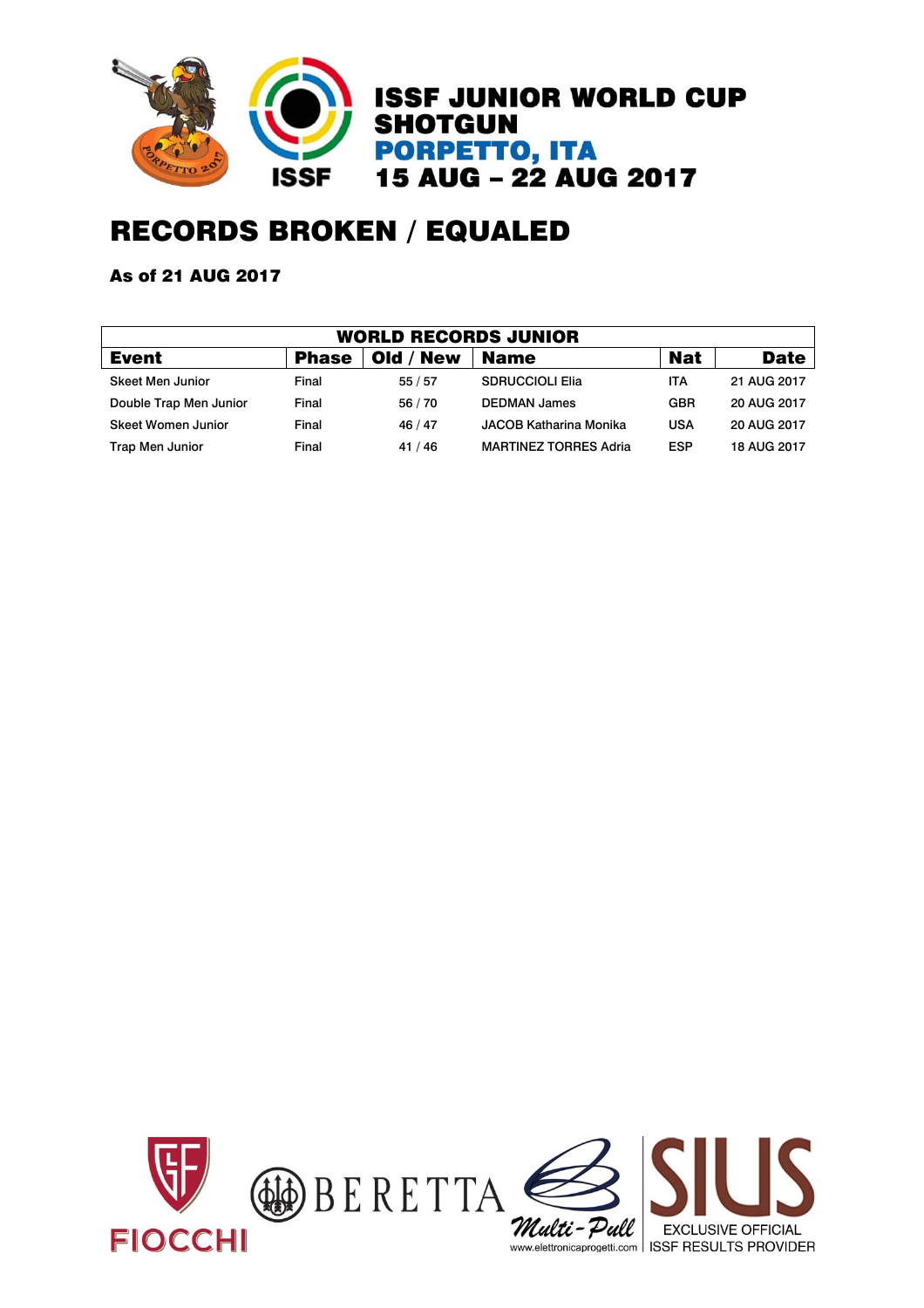

**ISSF JUNIOR WORLD CUP SHOTGUN PORPETTO, ITA<br>15 AUG - 22 AUG 2017** 

### **TRAP MEN JUNIOR RESULTS FINAL**

FRI 18 AUG 2017, START TIME 16:30

|              | <b>Records</b>                |            |                              |                      |                                         |                  |                   |            |                      |
|--------------|-------------------------------|------------|------------------------------|----------------------|-----------------------------------------|------------------|-------------------|------------|----------------------|
| <b>WRJ</b>   | 41 KOPRA Vili                 |            |                              | <b>FIN</b>           |                                         | 27 JUL 2017      | <b>ECH</b>        | Baku (AZE) |                      |
|              |                               |            |                              |                      |                                         |                  |                   |            |                      |
| Rank         | <b>Bib No Name</b>            | <b>Nat</b> |                              |                      | <b>Targets</b>                          |                  |                   |            | <b>Total Remarks</b> |
| $\mathbf{1}$ | 1078 MARTINEZ TORRES<br>Adria | <b>ESP</b> | <b>THEFT</b><br>IIII         | $\blacksquare$<br>ши | ,,,,,,<br>$\Box$                        | <b>HIII HIII</b> | <b>MATH THEFT</b> | 46         | <b>WRJ</b>           |
| 2            | 1236 MARONGIU<br>Matteo       | <b>ITA</b> | <b>TTOTT</b><br><b>THOTH</b> |                      | TOT TI<br><b>THEFF FROM BROKE ORDER</b> |                  |                   | 43         |                      |
| 3            | 1354 ILBILGI<br>Murat         | <b>TUR</b> | <b>ANTILE</b><br>$\Box$      |                      | <b>TITLE TITLE</b><br>,,,,,,            |                  | <u>NINI IIIII</u> | 36         |                      |
| 4            | 1222 BELLUZZO<br>Alberto      | <b>ITA</b> | ,,,,,                        | 00 I II III OF       | TITTE TITTE TETTE TOOTE                 |                  |                   | 28         |                      |
| 5            | 1046 KARABALIC<br>Ivan        | <b>CRO</b> | <b>THEFT</b><br><b>THEFT</b> |                      | FRAME READY BRAND GROUG                 |                  |                   | 24         |                      |
| 6            | 1202 SAHARAN<br>Akash         | <b>IND</b> | <b>TTTT</b> O                |                      | ONNIN ONNON ONNON ONNON                 |                  |                   | 17         |                      |

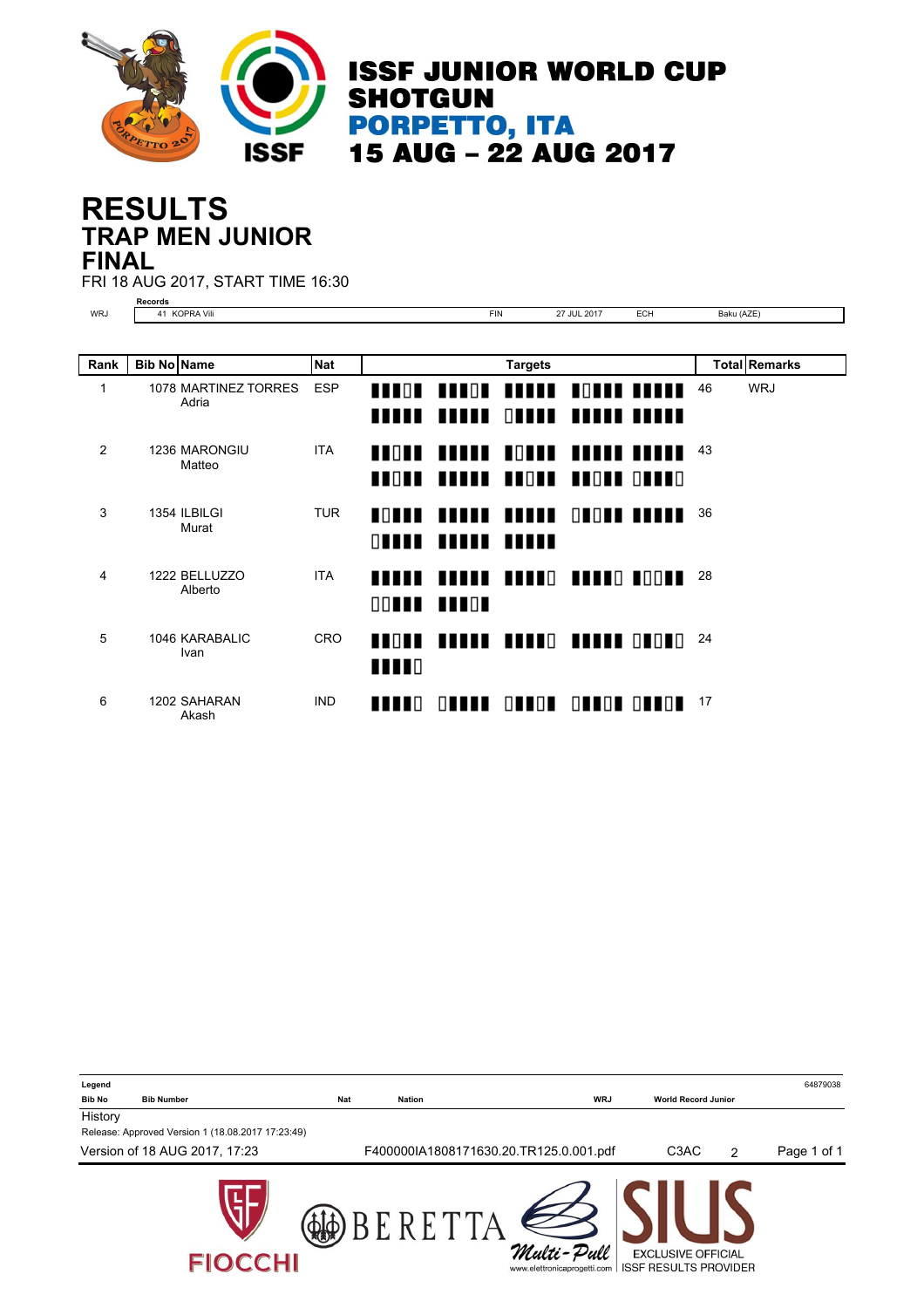

## **ISSF JUNIOR WORLD CUP SHOTGUN PORPETTO, ITA<br>15 AUG - 22 AUG 2017**

#### **TRAP MEN JUNIOR RESULTS QUALIFICATION**

**Records**

THU 17 AUG 2017, START TIME 11:15

| QWRJ       |                     | 124 ALMUDHAF Khaled                                       |            |              | <b>KUW</b>     |        |             | 14 MAY 1998 |              | <b>WC</b>     | Atlanta (USA)  |    |
|------------|---------------------|-----------------------------------------------------------|------------|--------------|----------------|--------|-------------|-------------|--------------|---------------|----------------|----|
|            | <b>Records Team</b> |                                                           |            |              |                |        |             |             |              |               |                |    |
| <b>WRJ</b> |                     | 364 GRAZINI Valerio; MANCARELLA Carlo; FIORAVANTI Giulio; |            |              | <b>ITA</b>     |        |             | 5 AUG 2011  |              | <b>ECH</b>    | Belgrade (SRB) |    |
|            |                     |                                                           |            |              |                | Rounds |             |             |              | Qualification |                |    |
| Rank       | Bib No              | <b>Name</b>                                               | Nat        | $\mathbf{1}$ | 2              | 3      | 4           | 5           | <b>Total</b> | QS-off        | Remarks        |    |
| 1          | 1222                | <b>BELLUZZO Alberto</b>                                   | <b>ITA</b> | 23           | 24             | 25     | 23          | 22          | 117          |               |                | QF |
| 2          | 1202                | <b>SAHARAN Akash</b>                                      | <b>IND</b> | 24           | 25             |        | 23 20       | 22          | $114 + 11$   |               |                | QF |
| 3          | 1236                | <b>MARONGIU Matteo</b>                                    | <b>ITA</b> | 22           | 22             |        | 23 25       | - 22        | $114 + 10$   |               |                | QF |
| 4          | 1078                | <b>MARTINEZ TORRES Adria</b>                              | <b>ESP</b> | 22           | 23             |        | 22 23 24    |             | $114 + 1$    |               |                | QF |
| 5          | 1046                | <b>KARABALIC Ivan</b>                                     | <b>CRO</b> | 22           | 22             |        | 22 23 24    |             | $113 + 1$    |               |                | QF |
| 6          | 1354                | <b>ILBILGI Murat</b>                                      | TUR        | 24           | 24             |        | 23 21 21    |             | $113 + 0$    |               |                | QF |
| 7          | 1009                | <b>GEORGIEV</b> Ivan                                      | BUL        | 23           | 22             |        | 21 21       | 24          | 111          |               |                |    |
| 8          | 1059                | <b>KONOP Svatopluk</b>                                    | <b>CZE</b> |              | 22 21          |        | 24 20 24    |             | 111          |               |                |    |
| 9          | 1079                | MELLADO AVIS Angel                                        | <b>ESP</b> | 21           | 24             |        | 21 22 23    |             | 111          |               |                |    |
| 10         | 1096                | <b>KOPRA Vili</b>                                         | <b>FIN</b> | 25           | 19             |        | 22 21       | 23          | 110          |               |                |    |
| 11         | 1227                | <b>CUOMO Nino</b>                                         | <b>ITA</b> | 20           | 22             | 22 24  |             | 22          | 110          |               |                |    |
| 12         | 1200                | RATHORE SINGH Janmajai                                    | <b>IND</b> | 23           | 23             |        | 21 21       | 22          | 110          |               |                |    |
| 13         | 1157                | <b>SCHULZ Jeremy</b>                                      | <b>GER</b> | 22           | 21             |        | 22 21       | 23          | 109          |               |                |    |
| 14         | 1123                | <b>BOVINGDON Michael William Oliver</b>                   | <b>GBR</b> |              | 22 21          |        | 21 23 22    |             | 109          |               |                |    |
| 15         | 1230                | <b>FERRARI Lorenzo</b>                                    | <b>ITA</b> | 20           |                |        | 25 24 18 22 |             | 109          |               |                |    |
| 16         | 1284                | <b>LILLERUD Ruben</b>                                     | <b>NOR</b> | 23           | 20             |        | 22 23 21    |             | 109          |               |                |    |
| 17         | 1193                | LAKSHAY Lakshay                                           | <b>IND</b> | 23           |                |        | 22 20 23 21 |             | 109          |               |                |    |
| 18         | 1188                | <b>KAPOOR Vivaan</b>                                      | <b>IND</b> |              | 22 24 22 20 21 |        |             |             | 109          |               |                |    |
| 19         | 1376                | <b>ROYER Dale Edward Francis</b>                          | <b>USA</b> |              | 22 22 20 21 23 |        |             |             | 108          |               |                |    |
| 20         | 1375                | MOUNTAIN Logan John                                       | <b>USA</b> | 21           |                |        | 22 21 23 21 |             | 108          |               |                |    |
| 21         | 1054                | <b>BECCARI Fabio</b>                                      | CZE        | 24           | 19             |        | 19 23 22    |             | 107          |               |                |    |
| 22         | 1117                | <b>THUILLIER Nathan Michel Jamy</b>                       | <b>FRA</b> | 24           | 22 23 17 21    |        |             |             | 107          |               |                |    |
| 23         | 1346                | YANG Kun-Pi                                               | <b>TPE</b> | 20           | 23             |        | 24 20 20    |             | 107          |               |                |    |
| 24         | 1290                | VIEIRA DA SILVA Manuel                                    | <b>POR</b> | 20           | 18             |        | 24 22 22    |             | 106          |               |                |    |
| 25         | 1107                | <b>BOURGUE Clement Francis Andre</b>                      | <b>FRA</b> |              | 22 21          |        | 20 21 22    |             | 106          |               |                |    |
| 26         | 1223                | <b>BUCCOLIERI Emanuele</b>                                | ITA.       | 21           | 23             |        | 20 20 22    |             | 106          |               |                |    |
| 27         | 1045                | <b>CEKIC Alen</b>                                         | CRO        | 24           |                |        | 22 19 20 21 |             | 106          |               |                |    |
| 28         | 1135                | <b>LING Theo Andrew</b>                                   | GBR        |              | 22 22 22 20 20 |        |             |             | 106          |               |                |    |
| 29         | 1148                | <b>BINDRICH Jonas</b>                                     | <b>GER</b> |              | 18 20 23 22 22 |        |             |             | 105          |               |                |    |
| 30         | 1065                | PALACKY Jan                                               | <b>CZE</b> | 21           |                |        | 22 19 19 23 |             | 104          |               |                |    |
| 31         | 1268                | <b>CACHIA SIMPSON Emmanuel</b>                            | MLT        | 21           | 17             |        | 22 20       | -23         | 103          |               |                |    |
| 32         | 1373                | <b>LAYER Sevin Edward</b>                                 | <b>USA</b> | 21           |                |        | 17 25 19 21 |             | 103          |               |                |    |
|            |                     |                                                           |            |              |                |        |             |             |              |               |                |    |



Version of 18 AUG 2017, 17:55 Q400000IA1708171115.20.TR125.0.002.pdf 2 Page 1 of 3

Multi-Pull

**EXCLUSIVE OFFICIAL** 

www.elettronicaprogetti.com | ISSF RESULTS PROVIDER

BERETTA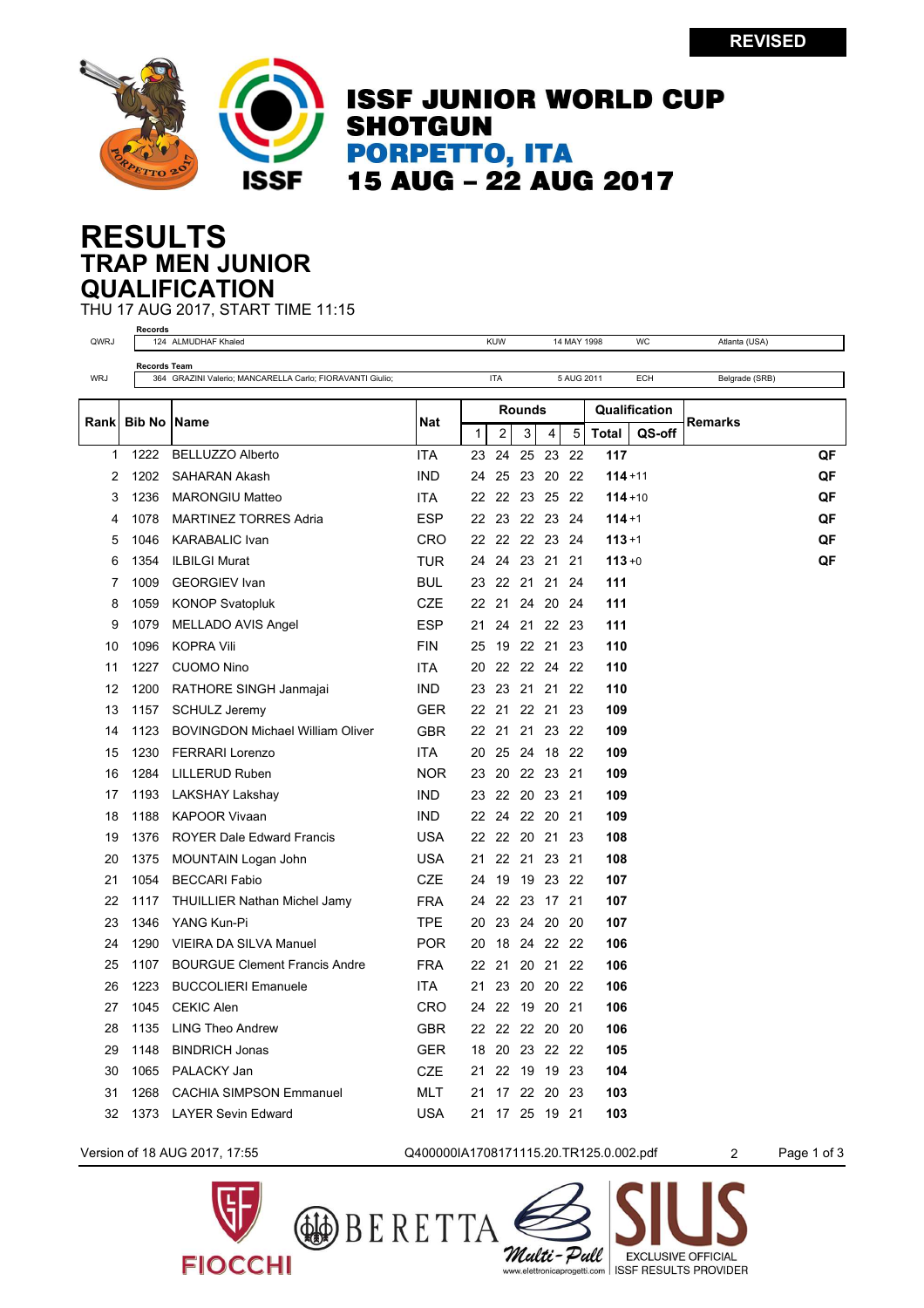|      |               |                                         | <b>Rounds</b> |       |                |          | Qualification  |     |              |        |                |
|------|---------------|-----------------------------------------|---------------|-------|----------------|----------|----------------|-----|--------------|--------|----------------|
| Rank | <b>Bib No</b> | <b>Name</b>                             | Nat           | 1     | $\overline{2}$ | 3        | 4              | 5   | <b>Total</b> | QS-off | <b>Remarks</b> |
| 33   | 1058          | <b>HRDLICKA Vit</b>                     | <b>CZE</b>    | 19    | 17             | 25       | 23             | 18  | 102          |        |                |
| 34   | 1094          | <b>KOIVU Matias</b>                     | <b>FIN</b>    | 21    | 20             |          | 18 19 23       |     | 101          |        |                |
| 35   | 1199          | RATHORE Manavaditya Singh               | <b>IND</b>    | 22    | 17             |          | 22 18          | 22  | 101          |        |                |
| 36   | 1308          | NAHTIGAL Miha                           | SLO           | 23    | 17             | 21       | 21             | -19 | 101          |        |                |
| 37   | 1095          | <b>KOPRA Niko</b>                       | <b>FIN</b>    | 22 20 |                | 19 22    |                | -18 | 101          |        |                |
| 38   | 1032          | <b>OUYANG Yiliu</b>                     | CHN           | 20 21 |                |          | 20 17 22       |     | 100          |        |                |
| 39   | 1307          | <b>MACEK Rene</b>                       | <b>SLO</b>    | 16    | 20             |          | 20 22 21       |     | 99           |        |                |
| 40   | 1167          | <b>BROL LIMA Diego Enrique</b>          | <b>GUA</b>    | 21    | 19             |          | 19 19 21       |     | 99           |        |                |
| 41   | 1133          | JANES Jake                              | <b>GBR</b>    | 20    |                |          | 17 23 18 21    |     | 99           |        |                |
| 42   | 1257          | <b>BOUAIN Abdelmounaim</b>              | <b>MAR</b>    | 19    | 19             | 22 21    |                | 18  | 99           |        |                |
| 43   | 1259          | <b>HADDOUN Younes</b>                   | MAR           | 21    |                | 22 20 19 |                | -17 | 99           |        |                |
| 44   | 1362          | <b>GONZALEZ Franco</b>                  | <b>URU</b>    |       | 13 23          |          | 22 20 20       |     | 98           |        |                |
| 45   | 1239          | PETRONI Teo                             | ITA.          | 21    | 18             |          | 18 18 22       |     | 97           |        |                |
| 46   | 1130          | <b>GORSUCH Conner James</b>             | <b>GBR</b>    | 19    | 21             |          | 17 18 22       |     | 97           |        |                |
| 47   | 1003          | LUSTOZA Leonardo                        | <b>BRA</b>    | 22    | 19             | 19       | 17             | -20 | 97           |        |                |
| 48   | 1342          | <b>CHEN Kuei-Peng</b>                   | <b>TPE</b>    | 20    | 19             | 20 19    |                | -19 | 97           |        |                |
| 49   | 1047          | <b>KECKES Matija</b>                    | CRO           | 18    | 20             | 20       | 21             | 18  | 97           |        |                |
| 50   | 1028          | LI Cheng                                | <b>CHN</b>    | 17    | 20             | 18 20    |                | -20 | 95           |        |                |
| 51   | 1029          | LIU Chengjiang                          | <b>CHN</b>    | 22 15 |                |          | 20 18          | -20 | 95           |        |                |
| 52   | 1002          | <b>GERALDES MILLEO Bernardo</b>         | <b>BRA</b>    |       | 17 22          |          | 18 19 19       |     | 95           |        |                |
| 53   | 1335          | <b>TADTHONGKAM Kornthawat</b>           | THA           | 20    | 19             | 21 19    |                | 16  | 95           |        |                |
| 54   | 1140          | <b>ROSS Ewen Robertson</b>              | <b>GBR</b>    | 20    | 17             | 18       | 20             | 18  | 93           |        |                |
| 55   | 1296          | <b>BOERU Bogdan-Nicolae</b>             | ROU           | 21    | 19             |          | 15 17 20       |     | 92           |        |                |
| 56   | 1068          | <b>STRIBRNY Martin</b>                  | <b>CZE</b>    | 17    | 21             |          | 18 19          | 17  | 92           |        |                |
| 57   | 1306          | <b>JURETIC Ziga</b>                     | SLO           | 20    | 16             | 22 17    |                | -17 | 92           |        |                |
| 58   | 1151          | <b>KULZER Johannes</b>                  | <b>GER</b>    | 17    | 20             |          | 17 17 20       |     | 91           |        |                |
| 59   | 1138          | <b>OWEN Lewis James</b>                 | <b>GBR</b>    | 17    | 21             |          | 19 14 20       |     | 91           |        |                |
| 60   | 1069          | <b>VANEK Matej</b>                      | <b>CZE</b>    | 22    | 18             | 16 20    |                | -15 | 91           |        |                |
| 61   | 1114          | <b>MARTIN Guillaume Vincent William</b> | FRA           | 16 20 |                | 19 16    |                | 19  | 90           |        |                |
| 62   | 1258          | <b>EL MESSKI Driss</b>                  | <b>MAR</b>    |       |                |          | 20 18 18 16 17 |     | 89           |        |                |
| 63   |               | 1018 VAN HAAREN Matthew Gerald Borsen   | CAN           |       |                |          | 19 17 21 16 16 |     | 89           |        |                |
| 64   | 1256          | <b>BEN AMOUR Amine</b>                  | <b>MAR</b>    |       |                |          | 23 12 18 20 15 |     | 88           |        |                |
| 65   | 1344          | LI Jian-Sin                             | TPE           |       |                |          | 17 19 13 17 21 |     | 87           |        |                |
| 66   | 1305          | <b>HROVAT Saso</b>                      | <b>SLO</b>    |       |                |          | 19 15 18 20 13 |     | 85           |        |                |
| 67   | 1001          | DAL POZZO FILHO Jose Ari                | <b>BRA</b>    | 15    |                |          | 20 19 18 13    |     | 85           |        |                |
| 68   | 1345          | WEI Chun-Tang                           | TPE           |       |                |          | 18 19 19 16 13 |     | 85           |        |                |
| 69   | 1105          | <b>BALTRONS Stevan</b>                  | <b>FRA</b>    |       |                |          | 13 17 15 18 16 |     | 79           |        |                |
| 70   | 1169          | PIRA SAMAYOA Daniel Ignacio             | <b>GUA</b>    |       |                |          | 18 14 15 14 13 |     | 74           |        |                |
| 71   | 1343          | HSU Wei-Ting                            | <b>TPE</b>    |       |                |          | 9 15 13 15 16  |     | 68           |        |                |
|      |               | 1212 AKBARI Mahdi                       | IRI           |       |                |          |                |     |              |        | <b>DNS</b>     |
|      | 1198          | PARMAR Vrishankaditya Paranjayaditya    | <b>IND</b>    |       |                |          |                |     |              |        | <b>DNS</b>     |

**FIOCCHI** 

Version of 18 AUG 2017, 17:55 Q400000IA1708171115.20.TR125.0.002.pdf C3 2 Page 2 of 3

BERETTA

C3 2<br>AC

Wulti - Pull EXCLUSIVE OFFICIAL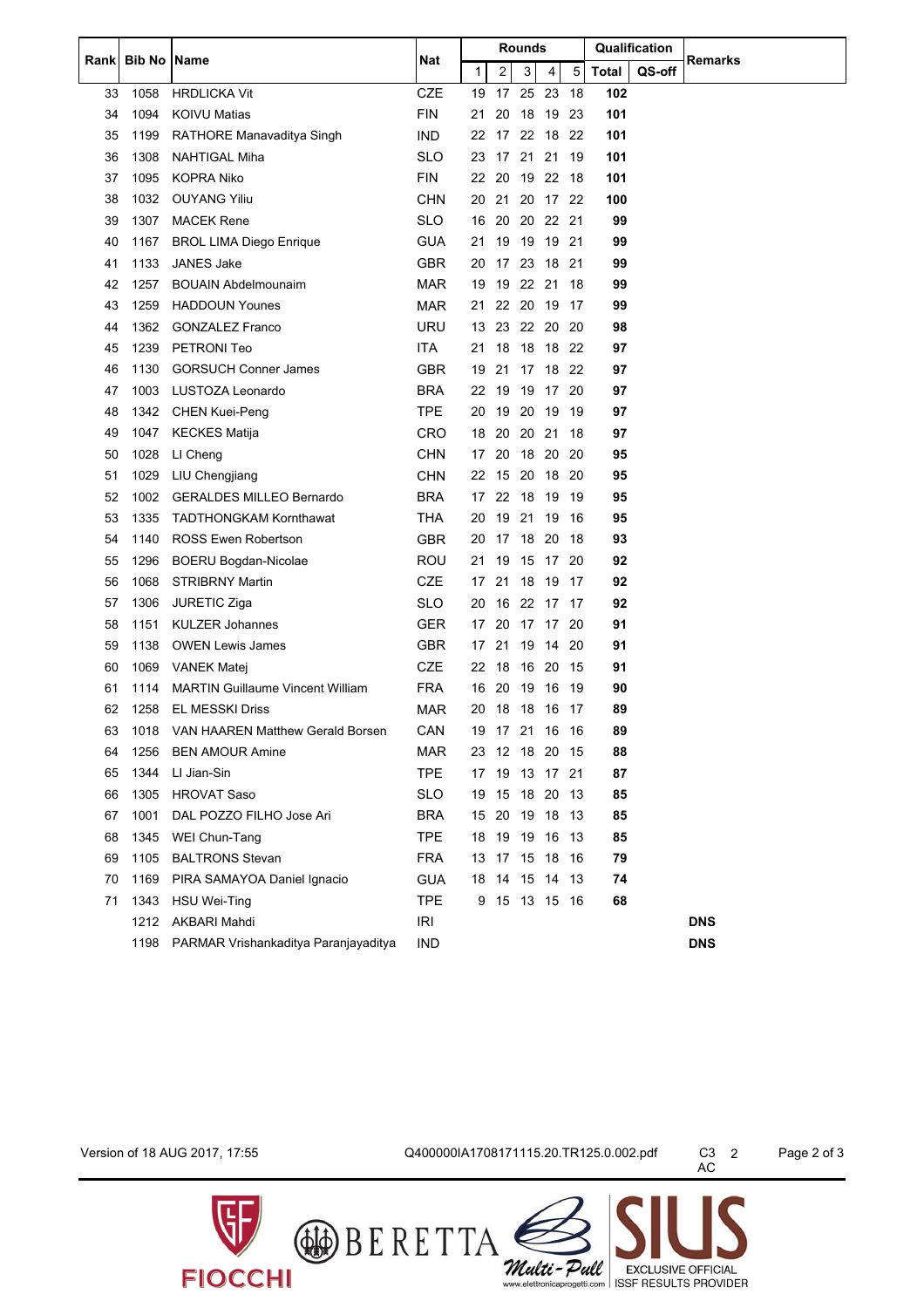| Rank Bib No Name |  |  | Nat | <b>Rounds</b> |             |  |   | Qualification | <b>Remarks</b> |
|------------------|--|--|-----|---------------|-------------|--|---|---------------|----------------|
|                  |  |  |     |               | $\sim$<br>- |  | 4 |               | Total          |

#### **Summary**

Number of athletes on this list: 73; Total number of athletes: 73; Total number of teams: 0

**Note**

Please note that there are records equally achieved by several athletes and only the first to set the record is shown. Refer to the Records list on ISSF website: www.issf-sports.org

| Legend<br><b>Bib No</b><br><b>Bib Number</b><br><b>Nat</b><br><b>Nation</b> |                                                                                                                                                    | <b>DNS</b><br>QF | <b>Did Not Start</b><br><b>Qualified for Final</b>  | <b>ECH</b><br>QS-off | <b>European Championships</b><br><b>Qualification Shoot-off</b> | EFC55CAE    |
|-----------------------------------------------------------------------------|----------------------------------------------------------------------------------------------------------------------------------------------------|------------------|-----------------------------------------------------|----------------------|-----------------------------------------------------------------|-------------|
| QWRJ<br>History                                                             | <b>Qualification World Record Junior</b><br>Release: Approved Version 2 (18.08.2017 17:55:13)<br>Release: Approved Version 1 (18.08.2017 15:55:46) | <b>WC</b>        | <b>World Cup</b>                                    | <b>WRJ</b>           | <b>World Record Junior</b>                                      |             |
|                                                                             | Version of 18 AUG 2017, 17:55                                                                                                                      |                  | Q400000IA1708171115.20.TR125.0.002.pdf              |                      | C3<br>$\overline{2}$<br>AC.                                     | Page 3 of 3 |
|                                                                             | <b>FIOCCHI</b>                                                                                                                                     |                  | BERETT<br>Multi-Pull<br>www.elettronicaprogetti.com |                      | <b>EXCLUSIVE OFFICIAL</b><br><b>ISSF RESULTS PROVIDER</b>       |             |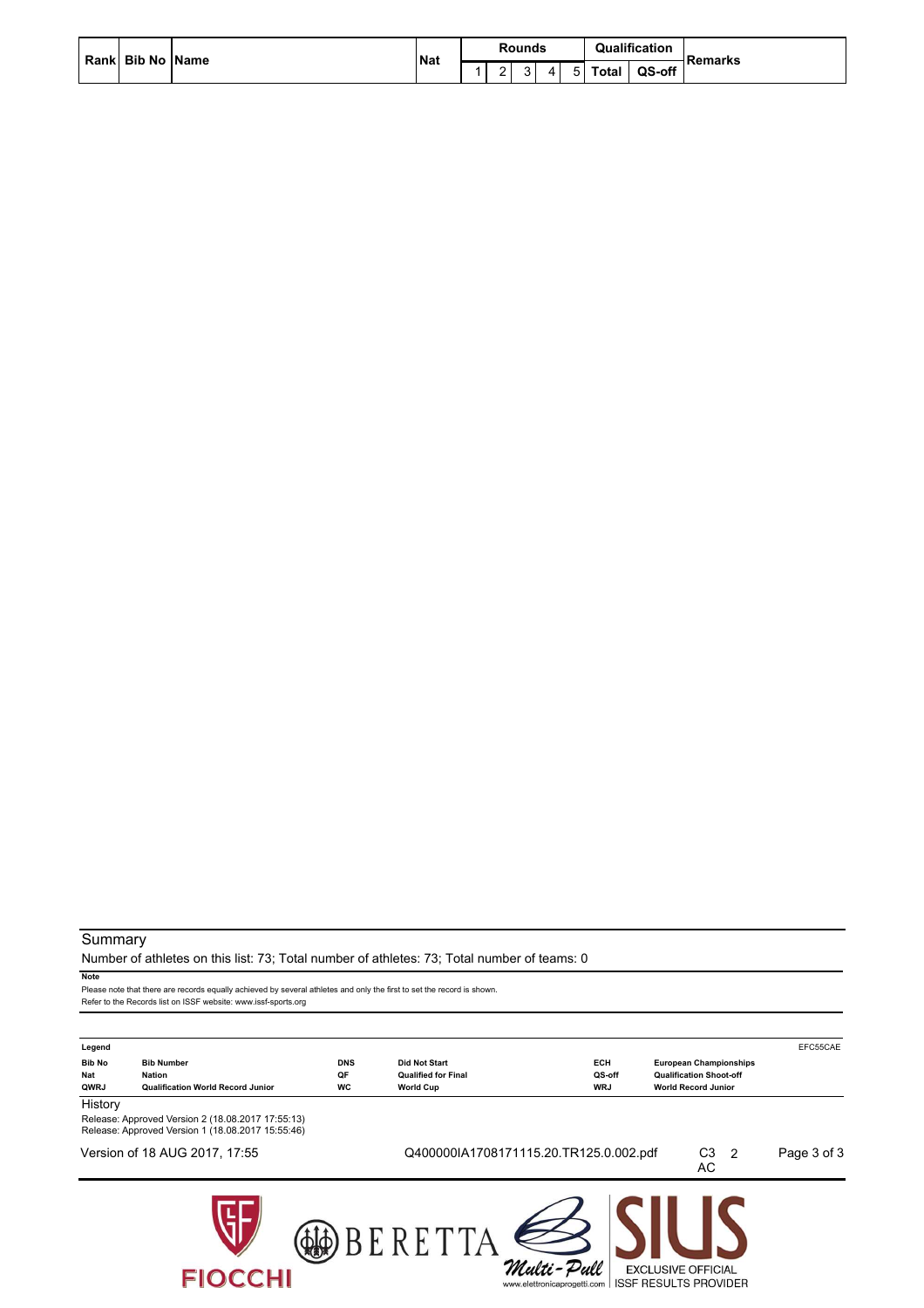

#### **DOUBLE TRAP MEN JUNIOR RESULTS FINAL**

SUN 20 AUG 2017, START TIME 16:30

**Records** WRJ 56 DEDMAN James GBR 27 FEB 2017 WC New Delhi (IND)

|   | Rank   Bib No Name |                            | <b>Nat</b> |                              |                                   | <b>Targets</b>                       |    | <b>Total Remarks</b> |
|---|--------------------|----------------------------|------------|------------------------------|-----------------------------------|--------------------------------------|----|----------------------|
| 1 |                    | 1126 DEDMAN<br>James       | <b>GBR</b> | <b>77888</b><br><b>FILLE</b> | <b>THEF THILL</b>                 | <b>BORDA BRADA BOGAR BRAGA</b>       | 70 | <b>WRJ</b>           |
| 2 |                    | 1099 YLONEN<br>Miki        | <b>FIN</b> | <b>ANDRE</b>                 | <b><i>BITTE THEFT</i></b>         | <b>NUNUA NUZUA NUZUZ ZANUN NZZUG</b> | 66 |                      |
| 3 |                    | 1184 BHARADWAJ<br>Shapath  | <b>IND</b> | <b>77111</b><br>8 I I I G    | <b>FFIII</b><br><b>TITLE 2002</b> | <b>FI 761</b>                        | 48 |                      |
| 4 |                    | 1220 APOLLONI<br>Eraldo    | <b>ITA</b> | $\Box$                       | <b>FILL</b><br><b>TIZIT TITLE</b> | <b><i>BBLLB</i></b>                  | 40 |                      |
| 5 |                    | <b>1224 CARLI</b><br>Marco | <b>ITA</b> | $\blacksquare$               | <b>CCCII IICII</b>                |                                      | 29 |                      |
| 6 | 1033 QI            | Ying                       | <b>CHN</b> | <b>LALAA</b>                 | <b>FIOLA</b>                      | 77711                                | 20 |                      |

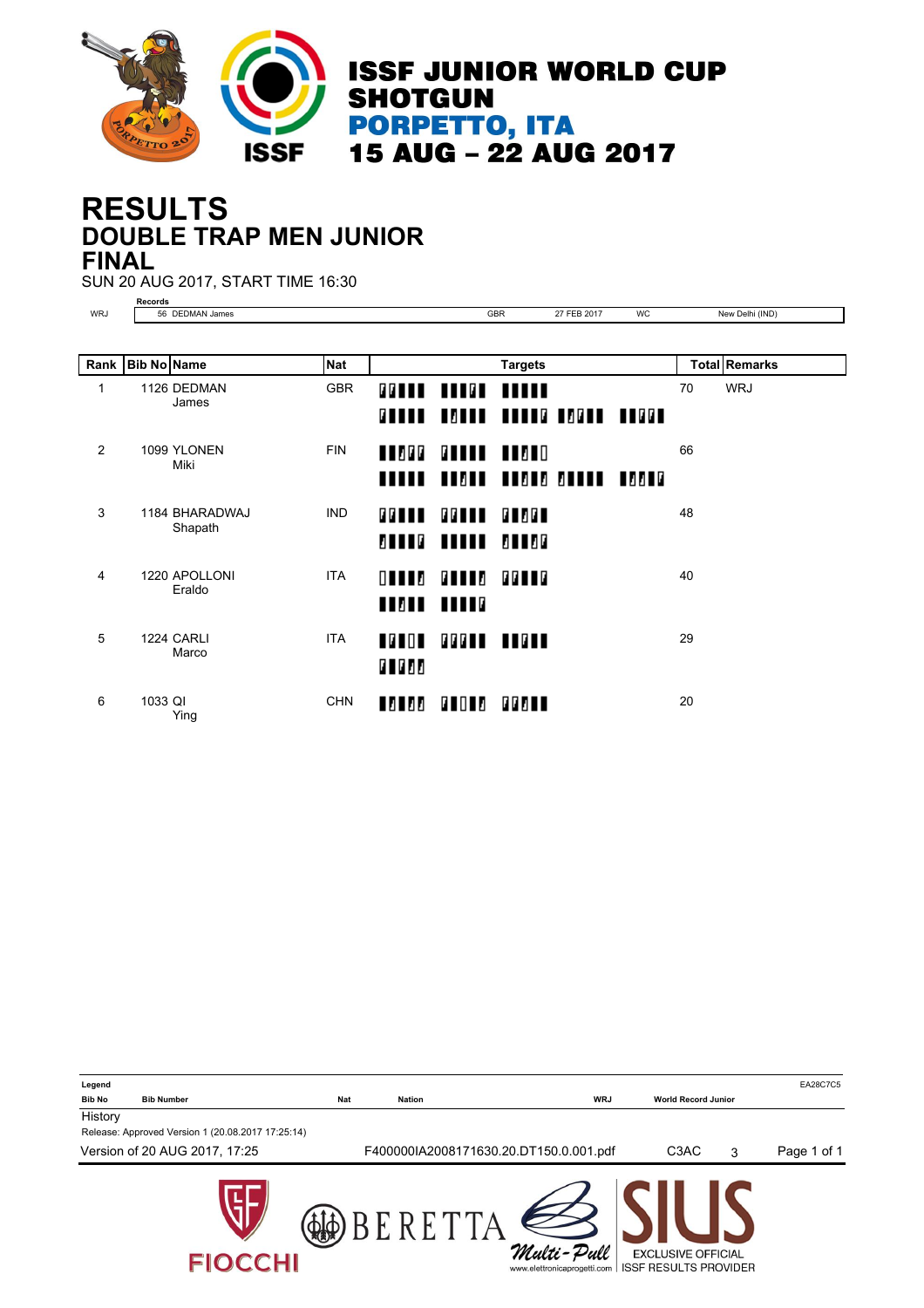

#### **DOUBLE TRAP MEN JUNIOR RESULTS QUALIFICATION**

SUN 20 AUG 2017, START TIME 10:00 **Records**

| QWRJ       |                     | 142 WILLETT James                                      |            |                | <b>AUS</b> |               |          | 24 MAR 2015 |              | <b>WC</b>     | Al Ain (UAE)   |    |
|------------|---------------------|--------------------------------------------------------|------------|----------------|------------|---------------|----------|-------------|--------------|---------------|----------------|----|
| <b>WRJ</b> | <b>Records Team</b> | 410 SLEPUSHKIN Anton: ZAGUMENNOV Roman: FOKEEV Kirill: |            |                | <b>RUS</b> |               |          | 3 AUG 2013  |              | <b>ECH</b>    | Suhl (GER)     |    |
|            |                     |                                                        |            |                |            |               |          |             |              |               |                |    |
|            | Rankl Bib No        | Name                                                   | <b>Nat</b> |                |            | <b>Rounds</b> |          |             |              | Qualification | <b>Remarks</b> |    |
|            |                     |                                                        |            | 1 <sup>1</sup> | 2          | 3             | 4        | 5           | <b>Total</b> | QS-off        |                |    |
| 1          | 1220                | <b>APOLLONI Eraldo</b>                                 | <b>ITA</b> | 28             | 28         | 26            | 27       | 24          | 133          |               |                | QF |
| 2          | 1184                | <b>BHARADWAJ Shapath</b>                               | <b>IND</b> | 26             | 25         | 27            | 28       | 25          | 131          |               |                | QF |
| 3          | 1126                | <b>DEDMAN James</b>                                    | <b>GBR</b> | 23             | 26         | 29            | 27 24    |             | 129          |               |                | QF |
| 4          | 1033                | QI Ying                                                | <b>CHN</b> | 27             | 26         |               | 28 22 25 |             | 128          |               |                | QF |
| 5          | 1224                | <b>CARLI Marco</b>                                     | <b>ITA</b> | 23             | 28         |               | 22 24    | 28          | 125          |               |                | QF |
| 6          | 1099                | <b>YLONEN Miki</b>                                     | <b>FIN</b> | 23             |            | 24 25 24 28   |          |             | $124 + 2$    |               |                | QF |
| 7          | 1201                | <b>RIZVI Ahvar</b>                                     | <b>IND</b> | 27             | 20         |               | 26 27 24 |             | $124 + 1$    |               |                |    |
| 8          | 1229                | DUPRE DE FORESTA Jacopo                                | <b>ITA</b> | 27             | 25         | 26 23 22      |          |             | 123          |               |                |    |
| 9          | 1269                | <b>CHETCUTI Gianluca</b>                               | MLT        | 24             | 27         | 20            | 26 24    |             | 121          |               |                |    |
| 10         | 1206                | <b>VIHAN Shardul</b>                                   | <b>IND</b> | 24             | 26         |               | 28 20    | 23          | 121          |               |                |    |
| 11         | 1195                | <b>MENDIRATTA Bhowneesh</b>                            | <b>IND</b> | 23             |            | 26 22 21 25   |          |             | 117          |               |                |    |
| 12         | 1233                | <b>LICETI Nicolo</b>                                   | <b>ITA</b> | 25             | 26         | 21 26         |          | 18          | 116          |               |                |    |
| 13         | 1037                | <b>ZHANG Changshuai</b>                                | <b>CHN</b> | 24             | 23         | 24 23         |          | 21          | 115          |               |                |    |
| 14         | 1244                | <b>MARTINELLI Pietro</b>                               | <b>ITA</b> | 24             | 21         |               | 20 23 24 |             | 112          |               |                |    |
| 15         | 1191                | <b>KHAN Anwer Hasan</b>                                | <b>IND</b> | 23             | 26         | 22 19         |          | 22          | 112          |               |                |    |
| 16         | 1024                | CAO Xudong                                             | <b>CHN</b> | 19             | 26         | 19            | 17 23    |             | 104          |               |                |    |
| 17         | 1296                | <b>BOERU Bogdan-Nicolae</b>                            | ROU        | 19             | 15         |               | 13 19    | -20         | 86           |               |                |    |

Summary

Number of athletes on this list: 17; Total number of athletes: 17; Total number of teams: 0

**Note**

Please note that there are records equally achieved by several athletes and only the first to set the record is shown Refer to the Records list on ISSF website: www.issf-sports.org

**FIOCCHI** 

| Legend                    |                                                                     |                                    |                                                                                               |                    |                                                           |     | 6241D178    |
|---------------------------|---------------------------------------------------------------------|------------------------------------|-----------------------------------------------------------------------------------------------|--------------------|-----------------------------------------------------------|-----|-------------|
| <b>Bib No</b><br>QF<br>WC | <b>Bib Number</b><br><b>Qualified for Final</b><br><b>World Cup</b> | <b>ECH</b><br>QS-off<br><b>WRJ</b> | <b>European Championships</b><br><b>Qualification Shoot-off</b><br><b>World Record Junior</b> | <b>Nat</b><br>QWRJ | <b>Nation</b><br><b>Qualification World Record Junior</b> |     |             |
| History                   |                                                                     |                                    |                                                                                               |                    |                                                           |     |             |
|                           | Release: Approved Version 1 (20.08.2017 15:29:43)                   |                                    |                                                                                               |                    |                                                           |     |             |
|                           | Version of 20 AUG 2017, 15:29                                       |                                    | Q400000IA2008171000.20.DT150.0.001.pdf                                                        |                    | C <sub>3</sub><br>AC                                      | - 3 | Page 1 of 1 |
|                           |                                                                     |                                    |                                                                                               |                    |                                                           |     |             |

Multi-Pull

**EXCLUSIVE OFFICIAL** 

www.elettronicaprogetti.com | ISSF RESULTS PROVIDER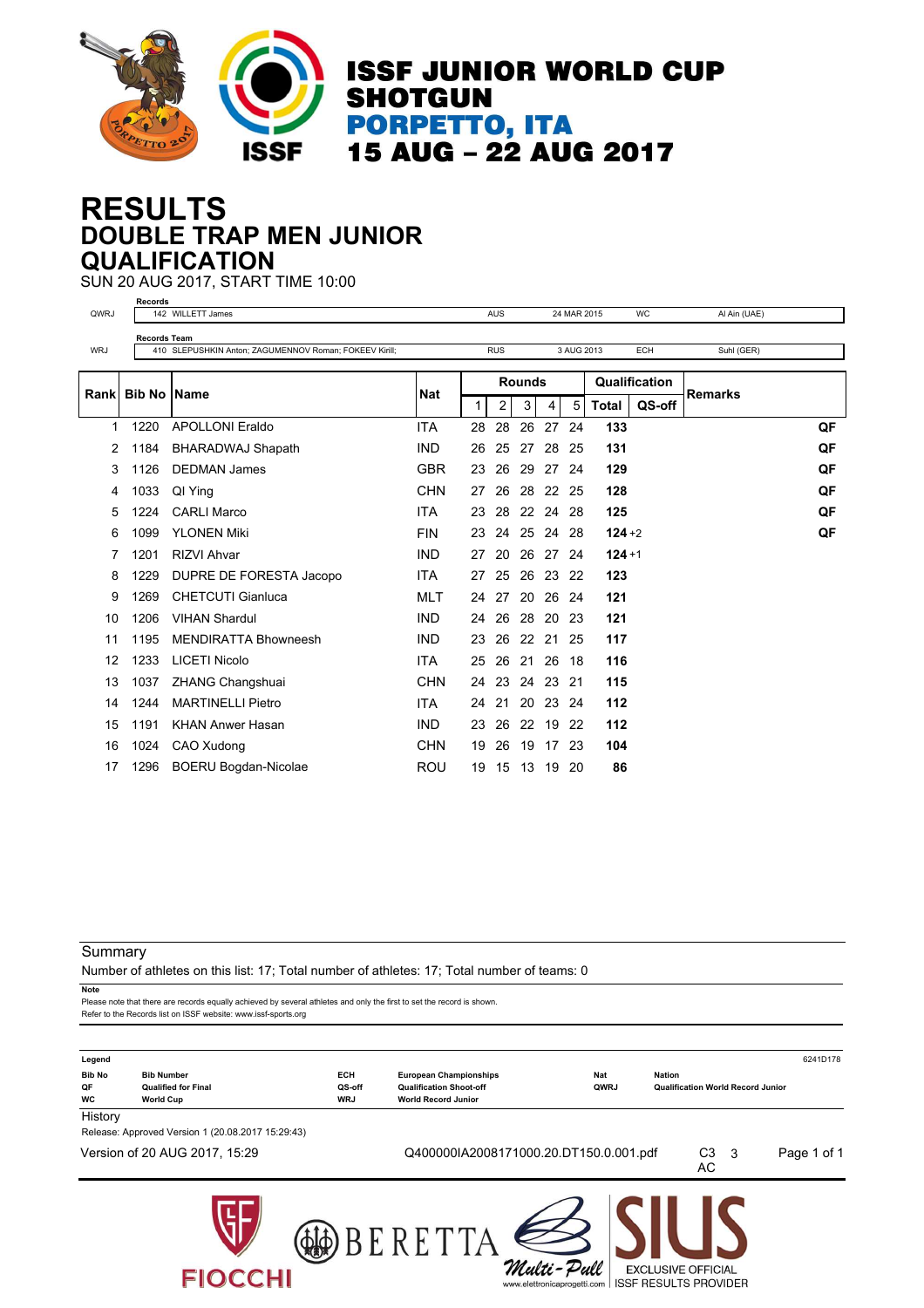

**ISSF JUNIOR WORLD CUP SHOTGUN PORPETTO, ITA<br>15 AUG - 22 AUG 2017** 

#### **SKEET MEN JUNIOR RESULTS FINAL**

MON 21 AUG 2017, START TIME 17:00

|     | cords                                                    |     |                          |         |   |
|-----|----------------------------------------------------------|-----|--------------------------|---------|---|
| WRJ | 11777<br><b>DIE</b><br>BIRKLYKKE Johan<br>. .<br>$\cdot$ | DEN | - - -<br>$\mathbf{A}$ ii | --<br>◡ | . |

| Rank | <b>Bib No Name</b> |                                   | <b>Nat</b> |                                            |         |                                                    | <b>Targets</b>                 |                     |                           |    | <b>Total Remarks</b> |
|------|--------------------|-----------------------------------|------------|--------------------------------------------|---------|----------------------------------------------------|--------------------------------|---------------------|---------------------------|----|----------------------|
| 1    |                    | 1242 SDRUCCIOLI<br>Elia           | <b>ITA</b> | $\blacksquare$                             | ∎       | .                                                  | <b>TTT</b> O                   | Ш                   | <b>THE</b>                |    | 57 WRJ               |
|      |                    |                                   |            | <b>THE</b><br><b>TITL</b>                  | ∎∎<br>Ш | .<br><b>THE</b>                                    | Ш<br>III                       | ∎<br>Ш              | ,,,,,<br>m                |    |                      |
| 2    |                    | 1368 ELLIOTT<br>Christian         | <b>USA</b> | m                                          |         | <b>TO THE</b>                                      | $\blacksquare$                 |                     | 11 MH                     | 55 |                      |
|      |                    |                                   |            | Ш<br><b>TITL</b>                           | Ш<br>Ш  | $\blacksquare$<br>m                                | Ш<br>$\blacksquare$            | ∎⊡<br>Ш             | HH<br>Ш                   |    |                      |
| 3    |                    | <b>1225 CHITI</b><br>Matteo       | <b>ITA</b> | $\Box$<br>$\blacksquare$<br>$\blacksquare$ |         | <b>11 1111</b><br>$\blacksquare$<br>$\blacksquare$ | Ш<br>Ш                         |                     | 11 1111<br>$\blacksquare$ | 44 |                      |
| 4    |                    | 1093 KALLIOINEN<br>Eetu           | <b>FIN</b> | Ш<br>Ш                                     | ∎<br>Ш  | <b>THEFT</b><br>$\blacksquare$                     | $\blacksquare$<br><b>TTT</b> O | $\blacksquare$<br>Ш | IIII<br>m                 | 36 |                      |
| 5    |                    | 1238 PALMUCCI<br>Valerio          | <b>ITA</b> | $\blacksquare$<br>$\blacksquare$           |         | $\blacksquare$<br><u> 11. 1111 - 11</u>            | $\Box$                         |                     | $\blacksquare$            | 25 |                      |
| 6    |                    | <b>1369 ELLIS</b><br>Elijah Keith | <b>USA</b> | $\blacksquare$                             |         | $\blacksquare$                                     | $\Box$                         |                     | $\blacksquare$            | 16 |                      |

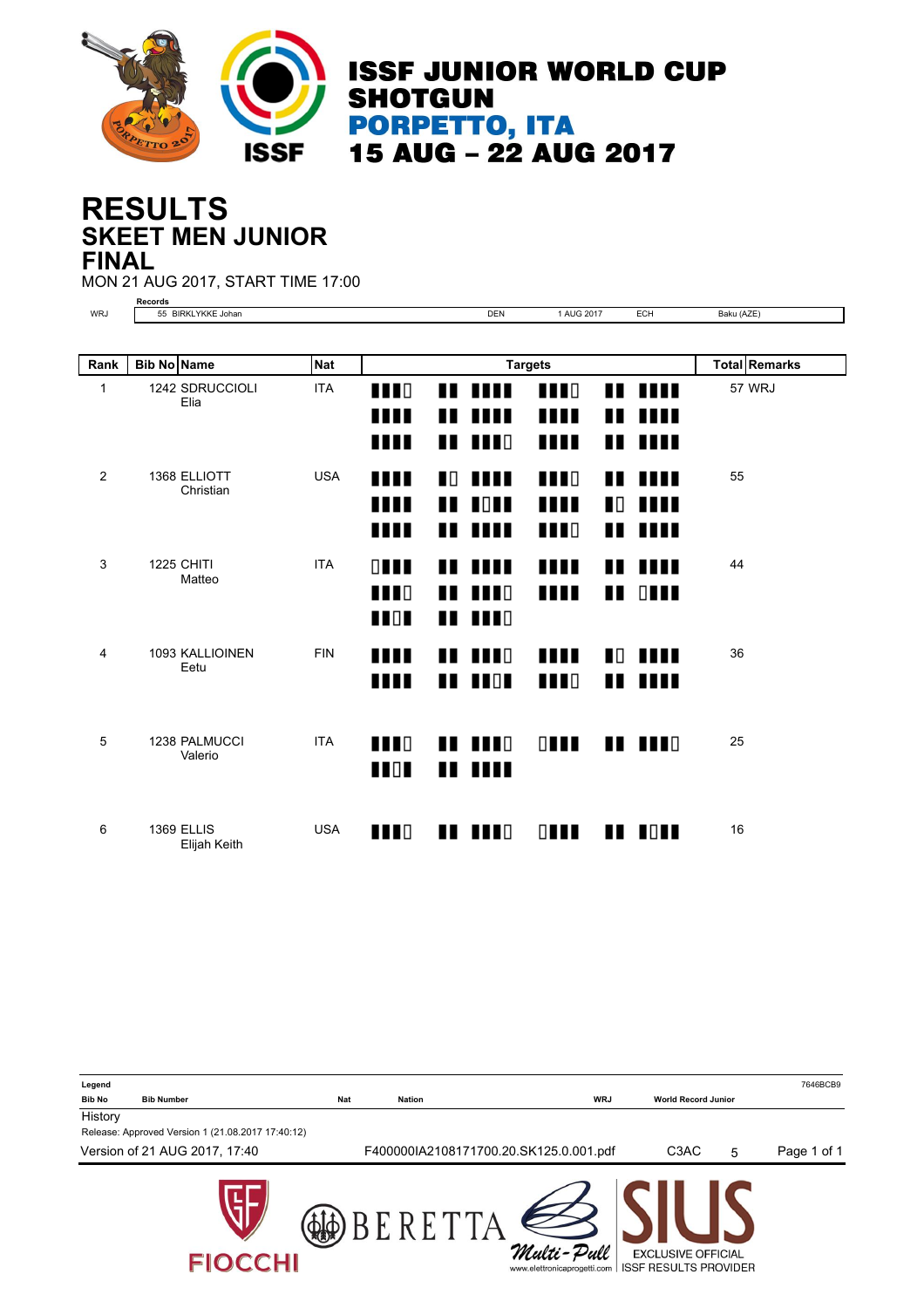

**ISSF JUNIOR WORLD CUP SHOTGUN PORPETTO, ITA<br>15 AUG - 22 AUG 2017** 

#### **SKEET MEN JUNIOR RESULTS QUALIFICATION**

SUN 20 AUG 2017, START TIME 11:00

| QWRJ       | Records             | 124 CASSANDRO Tammaro                                       |                                        |              | <b>ITA</b>     |               |             | 7 AUG 2013 |              | <b>ECH</b>    | Suhl (GER) |             |
|------------|---------------------|-------------------------------------------------------------|----------------------------------------|--------------|----------------|---------------|-------------|------------|--------------|---------------|------------|-------------|
|            | Records Team        |                                                             |                                        |              |                |               |             |            |              |               |            |             |
| <b>WRJ</b> |                     | 363 CASSANDRO Tammaro; SIMEONE Domenico; ROSSETTI Gabriele; |                                        |              | <b>ITA</b>     |               |             | 7 AUG 2013 |              | ECH           | Suhl (GER) |             |
|            |                     |                                                             |                                        |              |                | <b>Rounds</b> |             |            |              | Qualification |            |             |
| Rank       | <b>Bib No IName</b> |                                                             | <b>Nat</b>                             | $\mathbf{1}$ | 2              | 3             | 4           | 5          | <b>Total</b> | QS-off        | Remarks    |             |
| 1          | 1238                | <b>PALMUCCI Valerio</b>                                     | <b>ITA</b>                             | 25           | 25             | 23            | -24         | 25         | 122          |               |            | QF          |
| 2          | 1242                | SDRUCCIOLI Elia                                             | <b>ITA</b>                             | 24           | 22             | 24 25         |             | 24         | $119 + 2$    |               |            | QF          |
| 3          | 1368                | <b>ELLIOTT Christian</b>                                    | <b>USA</b>                             | 25           |                |               | 22 22 25 25 |            | $119 + 1$    |               |            | QF          |
| 4          | 1225                | <b>CHITI Matteo</b>                                         | <b>ITA</b>                             | 23           | 22             |               | 24 24 24    |            | $117 + 6$    |               |            | QF          |
| 5          | 1369                | <b>ELLIS Elijah Keith</b>                                   | <b>USA</b>                             | 24           | 24             |               | 24 24 21    |            | $117 + 5$    |               |            | QF          |
| 6          | 1093                | <b>KALLIOINEN Eetu</b>                                      | <b>FIN</b>                             | 21           | 24             |               | 24 23 25    |            | $117 + 3$    |               |            | QF          |
| 7          | 1374                | MOSCHETTI Nic                                               | <b>USA</b>                             | 25           |                |               | 24 22 23 23 |            | $117 + 1$    |               |            |             |
| 8          | 1060                | <b>KORCAK Daniel</b>                                        | <b>CZE</b>                             | 24           | 24             | 21 25         |             | -23        | $117 + 0$    |               |            |             |
| 9          | 1283                | <b>ENGEN Jorgen</b>                                         | <b>NOR</b>                             | 23           | 24             |               | 22 22 25    |            | 116          |               |            |             |
| 10         | 1297                | <b>GHETU Vlad-Mihail</b>                                    | <b>ROU</b>                             |              | 22 23 25 21 25 |               |             |            | 116          |               |            |             |
| 11         | 1226                | CICCOTTI Cristian                                           | <b>ITA</b>                             | 24           | 23             |               | 25 21       | -23        | 116          |               |            |             |
| 12         | 1353                | <b>HAFIZ Salih</b>                                          | TUR                                    | 23           | 23             |               | 22 23 24    |            | 115          |               |            |             |
| 13         | 1061                | <b>LANG Jaroslav</b>                                        | <b>CZE</b>                             | 24           | 23             |               | 22 22 24    |            | 115          |               |            |             |
| 14         | 1276                | <b>HACCOU Tobias</b>                                        | <b>NED</b>                             |              | 23 23 21 25 23 |               |             |            | 115          |               |            |             |
| 15         | 1328                | <b>SVAHN Anton</b>                                          | <b>SWE</b>                             | 23           | 21             | 21            | 24          | 25         | 114          |               |            |             |
| 16         | 1196                | NARUKA Anant Jeet Singh                                     | <b>IND</b>                             | 25           | 20             |               | 22 23 24    |            | 114          |               |            |             |
| 17         | 1152                | <b>MEIER Marvin</b>                                         | <b>GER</b>                             | 24           | 23             |               | 21 22 24    |            | 114          |               |            |             |
| 18         | 1097                | KUTILA Otto-Ilmari                                          | <b>FIN</b>                             | 24           | 23             |               | 20 22 24    |            | 113          |               |            |             |
| 19         | 1080                | MIELGO MONEO Jose Maria                                     | <b>ESP</b>                             | 22           | 23             |               | 21 24 23    |            | 113          |               |            |             |
| 20         | 1128                | <b>FAIRCLOUGH Jack</b>                                      | <b>GBR</b>                             |              | 22 23          |               | 22 24 22    |            | 113          |               |            |             |
| 21         | 1240                | <b>PITTINI Erik</b>                                         | <b>ITA</b>                             | 23           |                |               | 22 23 24 21 |            | 113          |               |            |             |
| 22         | 1165                | BERMUDEZ LABBE Diego Jose                                   | <b>GUA</b>                             | 23           | 21             |               | 22 23       | -23        | 112          |               |            |             |
| 23         | 1036                | <b>WU Liangliang</b>                                        | <b>CHN</b>                             | 21           | 23             |               | 23 23 22    |            | 112          |               |            |             |
| 24         | 1352                | <b>ATAK Onur</b>                                            | <b>TUR</b>                             | 24           | 23             |               | 22 21 22    |            | 112          |               |            |             |
| 25         | 1219                | ALOI Edoardo                                                | <b>ITA</b>                             | 24           | 21             |               | 21 25 21    |            | 112          |               |            |             |
| 26         | 1329                | SVAHN Johan                                                 | <b>SWE</b>                             | 24           | 22             |               | 23 19 23    |            | 111          |               |            |             |
| 27         | 1066                | <b>PROKOP Radek</b>                                         | <b>CZE</b>                             |              | 25 23 19 23 21 |               |             |            | 111          |               |            |             |
| 28         | 1055                | <b>BEDNAR Rostislav</b>                                     | CZE                                    |              | 23 22 23 22 21 |               |             |            | 111          |               |            |             |
| 29         | 1057                | <b>HORKY Jan</b>                                            | <b>CZE</b>                             | 24           | 21             |               | 23 19 23    |            | 110          |               |            |             |
| 30         | 1137                | <b>MEDFORTH Edward</b>                                      | <b>GBR</b>                             |              | 23 22 23 20 22 |               |             |            | 110          |               |            |             |
| 31         | 1136                | <b>MCNEILL David James Sneddon</b>                          | <b>GBR</b>                             |              | 24 21 24 21 20 |               |             |            | 110          |               |            |             |
| 32         | 1098                | <b>LINDFORS Niklas Petteri</b>                              | <b>FIN</b>                             |              | 22 22 20 23 22 |               |             |            | 109          |               |            |             |
| 33         |                     | 1204 SHEIKH Hamza                                           | <b>IND</b>                             |              | 23 24 21 19 22 |               |             |            | 109          |               |            |             |
| 34         |                     | 1109 CLOITRE Remi Jean-Francois Jean-Marie FRA              |                                        |              | 25 21 20 22 21 |               |             |            | 109          |               |            |             |
|            |                     | Version of 21 AUG 2017, 16:11                               | Q400000IA2008171100.20.SK125.0.001.pdf |              |                |               |             |            |              |               | 5          | Page 1 of 2 |

**BERETTA** 

**FIOCCHI** 

Multi-Pull

**EXCLUSIVE OFFICIAL** 

www.elettronicaprogetti.com | ISSF RESULTS PROVIDER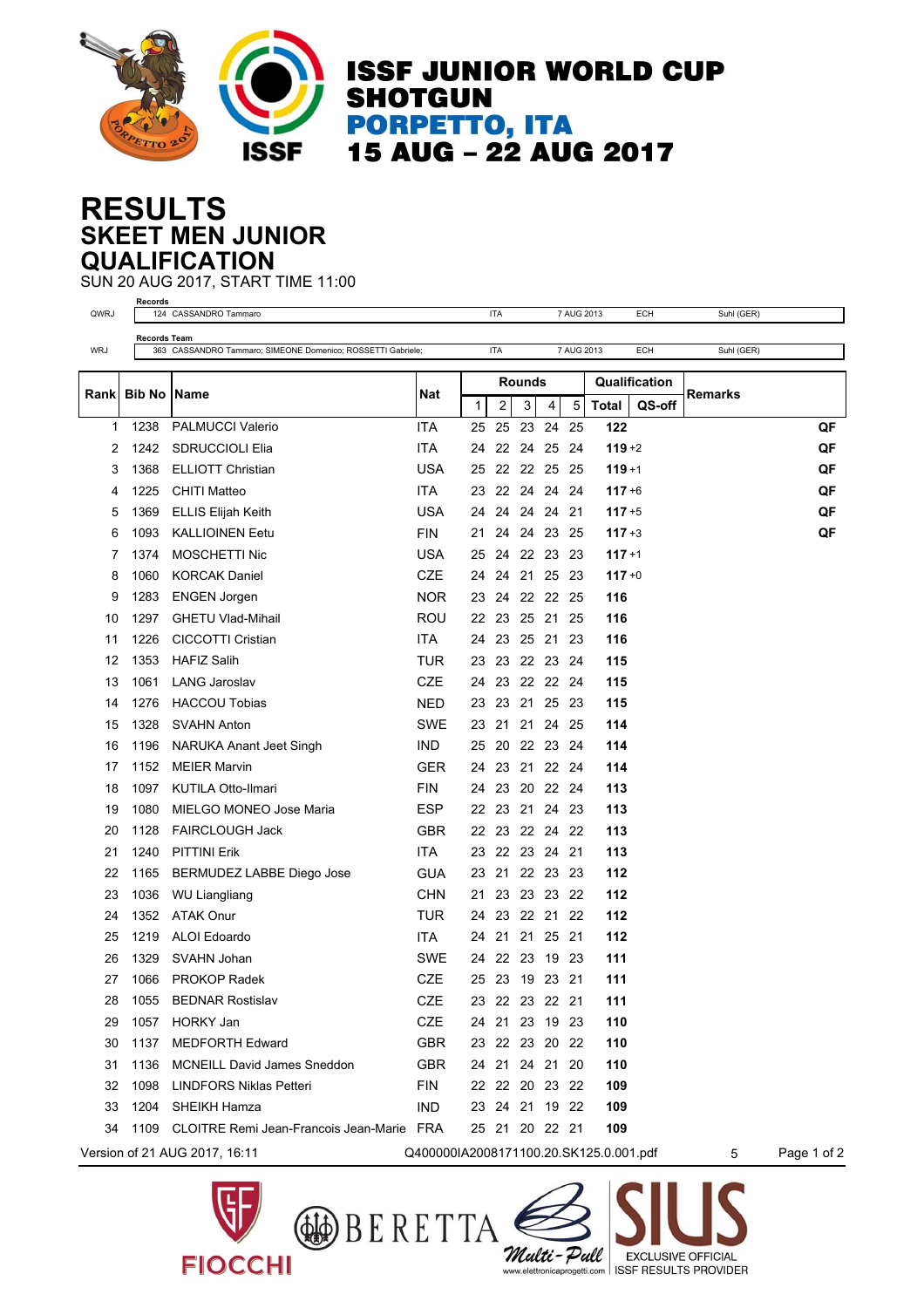| <b>Bib No Name</b><br>Rankl |      |                                         |            |         | <b>Rounds</b>  |          |                | Qualification |              |        |                |
|-----------------------------|------|-----------------------------------------|------------|---------|----------------|----------|----------------|---------------|--------------|--------|----------------|
|                             |      |                                         | Nat        | 1       | $\overline{c}$ | 3        | $\overline{4}$ | 5             | <b>Total</b> | QS-off | <b>Remarks</b> |
| 35                          | 1113 | <b>LEJEUNE Nicolas Rene Bernard</b>     | <b>FRA</b> | 23      | 24             | 18       | 24             | 20            | 109          |        |                |
| 36                          | 1110 | <b>DENIS Peter Charles Michel</b>       | <b>FRA</b> | 22      | 22             |          | 19 24 21       |               | 108          |        |                |
| 37                          | 1194 | <b>MANN Arjun Singh</b>                 | <b>IND</b> | 24      |                |          | 22 23 22 17    |               | 108          |        |                |
| 38                          | 1030 | LU Jiahao                               | <b>CHN</b> | 18      | 20             |          | 24 23 22       |               | 107          |        |                |
| 39                          | 1327 | <b>HELGOSSON Robin</b>                  | <b>SWE</b> |         |                |          | 22 19 21 23 22 |               | 107          |        |                |
| 40                          | 1266 | <b>ATTARD Marlon</b>                    | <b>MLT</b> | 20      | 20             |          | 24 22 21       |               | 107          |        |                |
| 41                          | 1355 | MADENCIOGLU Kemal                       | <b>TUR</b> | $22 \,$ | 20             |          | 21 24 20       |               | 107          |        |                |
| 42                          | 1142 | <b>YOUNG Luke George</b>                | <b>GBR</b> | 23      |                |          | 20 23 22 19    |               | 107          |        |                |
| 43                          | 1092 | <b>AALTONEN Sami</b>                    | <b>FIN</b> | 23      | 22             | 22 20    |                | -19           | 106          |        |                |
| 44                          | 1149 | <b>BUTTERER Paul</b>                    | <b>GER</b> | 21      | 21             |          | 20 22 21       |               | 105          |        |                |
| 45                          | 1155 | <b>RAAB Felix</b>                       | <b>GER</b> | 25      | 19             | 20 20    |                | -21           | 105          |        |                |
| 46                          | 1031 | LUO Hongzhao                            | <b>CHN</b> | 21      | 20             | 21 21    |                | 21            | 104          |        |                |
| 47                          | 1166 | BERMUDEZ LABBE Sebastian                | <b>GUA</b> | 21      | 23             |          | 18 21          | 20            | 103          |        |                |
| 48                          | 1064 | OTRUBA Zdenek                           | <b>CZE</b> | 21      |                | 22 22 18 |                | - 20          | 103          |        |                |
| 49                          | 1205 | SIDHU Abinash Partap Singh              | <b>IND</b> |         |                |          | 19 20 20 21 21 |               | 101          |        |                |
| 50                          | 1185 | <b>GARCHA Gurnihal Singh</b>            | <b>IND</b> | 22      | 22             | 23 16    |                | - 18          | 101          |        |                |
| 51                          | 1108 | <b>BOUSQUET Ange Nathan Yann</b>        | <b>FRA</b> | 23      | 21             | 22 18    |                | -17           | 101          |        |                |
| 52                          | 1017 | <b>TRINCI Victor Rocco</b>              | CAN        | 22      | 18             | 19 22    |                | 19            | 100          |        |                |
| 53                          | 1298 | <b>ISLAI Etienne-Cristian</b>           | <b>ROU</b> | 19      | 19             | 20       | 19             | 22            | 99           |        |                |
| 54                          | 1265 | <b>ATTARD Marcello</b>                  | <b>MLT</b> | 19      |                |          | 20 22 18 20    |               | 99           |        |                |
| 55                          | 1320 | <b>MORAVCIK Jakub Gregor</b>            | <b>SVK</b> | 19      | 17             |          | 22 18 22       |               | 98           |        |                |
| 56                          | 1112 | <b>LAUMAILLE Guillaume Simon Pascal</b> | <b>FRA</b> | 22      | - 18           | 18 20    |                | -19           | 97           |        |                |
| 57                          | 1177 | <b>TODOR Zoltan</b>                     | <b>HUN</b> | 20      | 19             | 19       | 21             | 18            | 97           |        |                |
| 58                          | 1134 | LEWTHWAITE-PAGE Thomas Henry            | <b>GBR</b> | 19      | 20             | 19 20    |                | -18           | 96           |        |                |
| 59                          | 1176 | <b>OVARI Aron Balazs</b>                | <b>HUN</b> | 17      | 22             |          | 16 22          | -18           | 95           |        |                |
| 60                          | 1255 | <b>BAIZ Alyazid</b>                     | <b>MAR</b> | 19      | 19             | 17       | - 19           | -20           | 94           |        |                |
| 61                          | 1168 | PADILLA CORONADO Carlos Arturo          | <b>GUA</b> | 19      | 18             | 19       | -18            | -19           | 93           |        |                |
| 62                          | 1175 | <b>FODOR David</b>                      | <b>HUN</b> | 22      | 17             | 17       | -19            | -17           | 92           |        |                |
| 63                          | 1086 | <b>INESIN Danila</b>                    | <b>EST</b> |         | 20 14 20       |          | 18 16          |               | 88           |        |                |

#### **Summary**

Number of athletes on this list: 63; Total number of athletes: 63; Total number of teams: 0

**Note**

Please note that there are records equally achieved by several athletes and only the first to set the record is shown. Refer to the Records list on ISSF website: www.issf-sports.org

| Legend                |                                                          |        |                                        |                                           |                                                           |     | 6561CD1C    |
|-----------------------|----------------------------------------------------------|--------|----------------------------------------|-------------------------------------------|-----------------------------------------------------------|-----|-------------|
| <b>Bib No</b>         | <b>Bib Number</b>                                        | ECH    | <b>European Championships</b>          | Nat                                       | <b>Nation</b>                                             |     |             |
| QF                    | <b>Qualified for Final</b><br><b>World Record Junior</b> | QS-off | <b>Qualification Shoot-off</b>         | QWRJ                                      | <b>Qualification World Record Junior</b>                  |     |             |
| <b>WRJ</b><br>History |                                                          |        |                                        |                                           |                                                           |     |             |
|                       | Release: Approved Version 1 (21.08.2017 16:11:32)        |        |                                        |                                           |                                                           |     |             |
|                       | Version of 21 AUG 2017, 16:11                            |        | Q400000IA2008171100.20.SK125.0.001.pdf |                                           | C3<br>AC                                                  | - 5 | Page 2 of 2 |
|                       | <b>FIOCCHI</b>                                           |        |                                        | Multi-Pull<br>www.elettronicaprogetti.com | <b>EXCLUSIVE OFFICIAL</b><br><b>ISSF RESULTS PROVIDER</b> |     |             |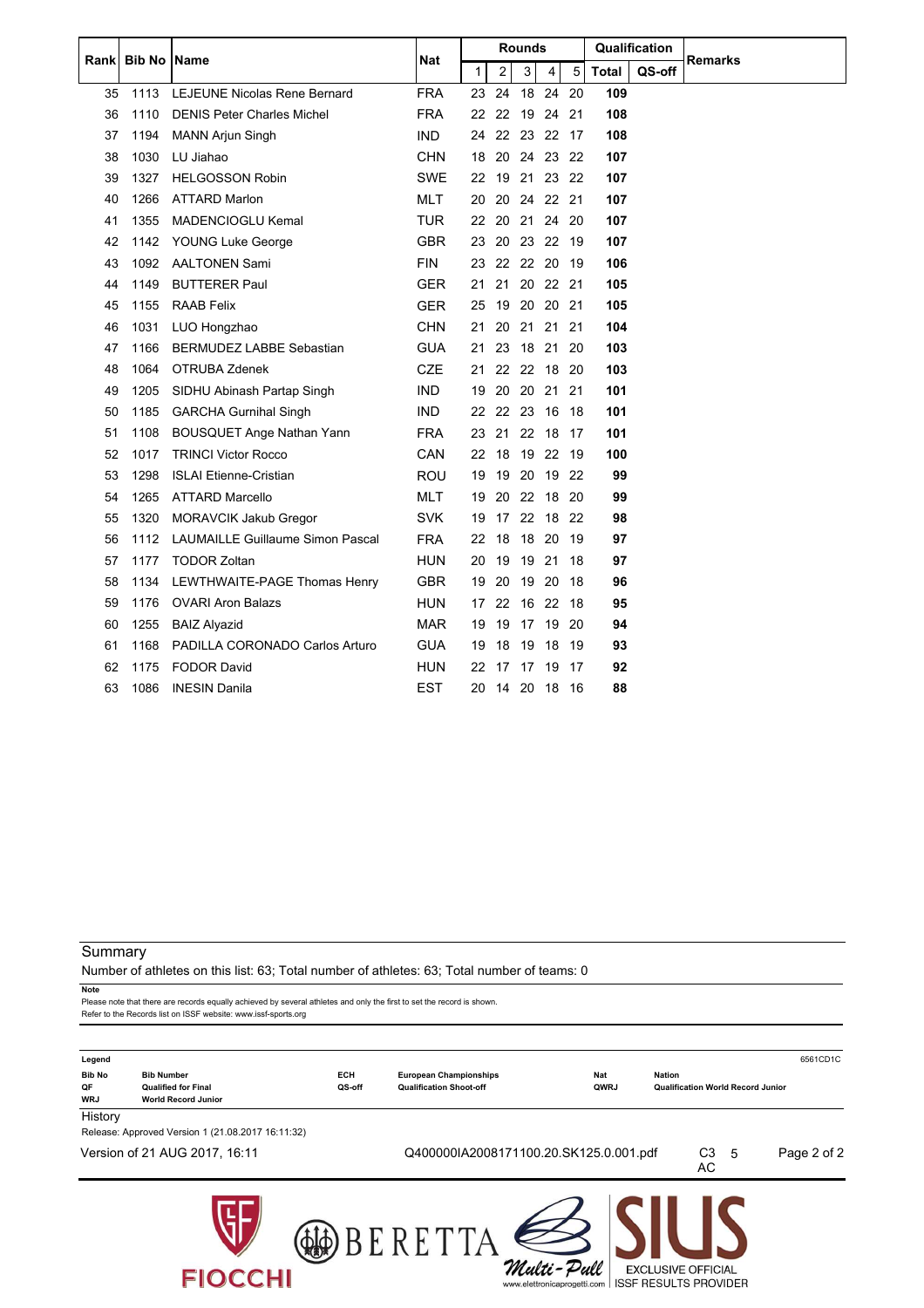

#### **TRAP WOMEN JUNIOR RESULTS FINAL**

THU 17 AUG 2017, START TIME 17:45

| $\sim$ |  |  |
|--------|--|--|

|             | Records               |               |           |              |   |
|-------------|-----------------------|---------------|-----------|--------------|---|
| WRJ<br>____ | Louis-<br><b>IVID</b> | $\sim$<br>UL. | 2017<br>. | $ \sim$<br>◡ | . |

| Rank | <b>Bib No Name</b> |                                    | <b>Nat</b> |                                      |                                | <b>Targets</b>                                  |                   |    | <b>Total Remarks</b> |
|------|--------------------|------------------------------------|------------|--------------------------------------|--------------------------------|-------------------------------------------------|-------------------|----|----------------------|
| 1    |                    | 1243 SESSA<br>Erica                | <b>ITA</b> | THE NEW<br>$\Box$ $\Box$ $\Box$      | <b>TITLE</b>                   | HOUGH HANNE HANNO HANNE                         | ONONO HUMUN HUONE | 40 |                      |
| 2    |                    | 1237 PALMITESSA<br>Maria Lucia     | <b>ITA</b> | HOL IOO<br>.                         |                                | OOTOT TIITI OTTII TOTTI<br>TOTOT TOTTE TELETROP |                   | 37 |                      |
| 3    |                    | 1232 GRASSIA<br>Giulia             | <b>ITA</b> | 0000<br>HOLLO <sub>1</sub>           | <b>OONIA HONOA</b>             | HOUNE BEREE BOOKE BEREE                         |                   | 28 |                      |
| 4    |                    | 1141 SEWARD<br>Ellie               | <b>GBR</b> | $\blacksquare$<br><b>TOTTE BEFOR</b> |                                | <b>ACOUR BRACH BRAND BOACH</b>                  |                   | 25 |                      |
| 5    |                    | 1124 CAMPOS-MARTYN<br>Augusta Rose | <b>GBR</b> | $\blacksquare$<br>$\blacksquare$     | <b>ARRIC BROKE BREEK ORDOO</b> |                                                 |                   | 21 |                      |
| 6    |                    | 1077 BELTRAN<br>Cristina           | <b>ESP</b> | 00010                                |                                | <b>OUUUU UUUUU OUOUO OUUOO</b>                  |                   | 14 |                      |

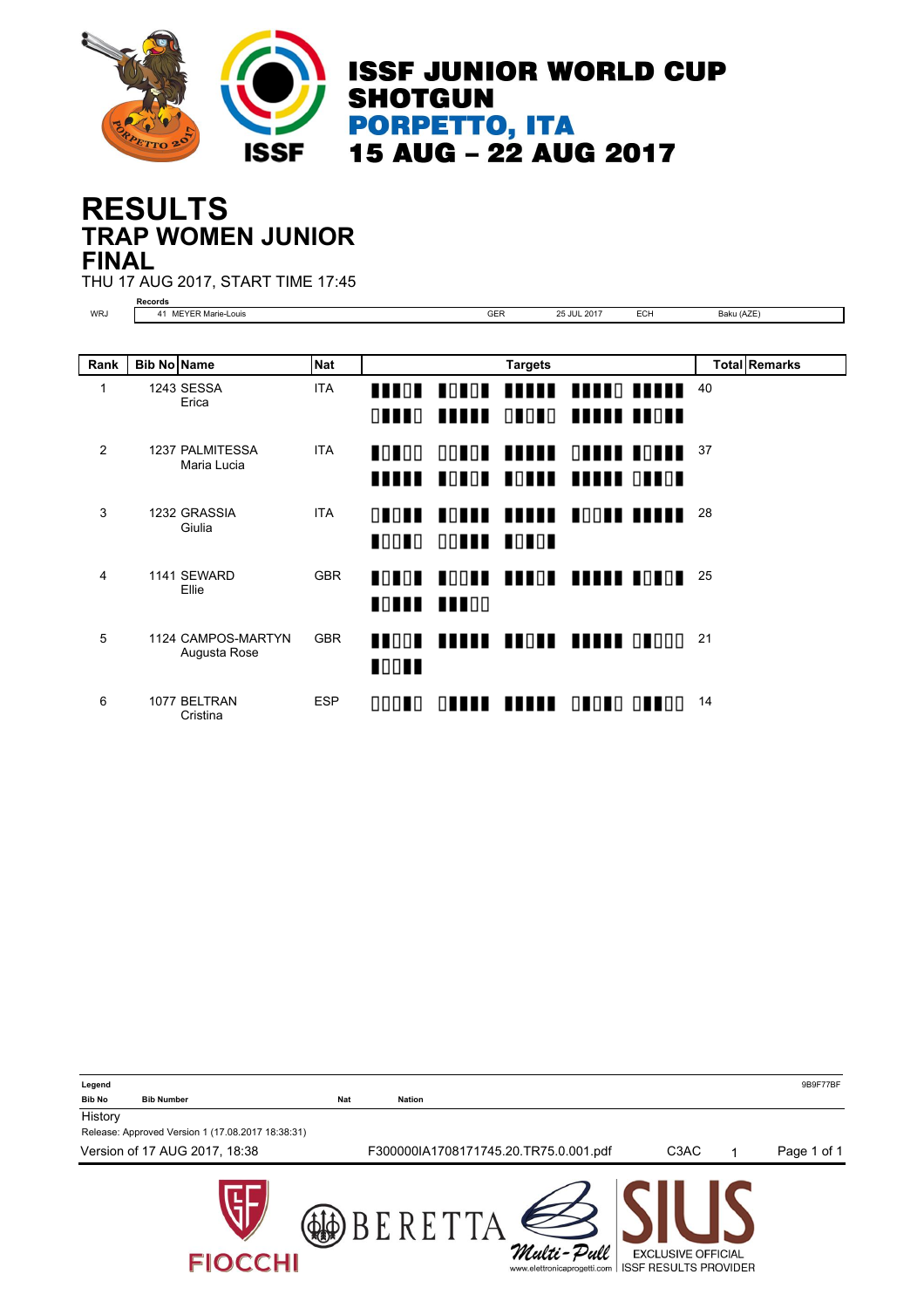

**ISSF JUNIOR WORLD CUP SHOTGUN PORPETTO, ITA** 15 AUG - 22 AUG 2017

#### **TRAP WOMEN JUNIOR RESULTS QUALIFICATION**

THU 17 AUG 2017, START TIME 10:00 **Records**

| QWRJ | neculus             | 75 ROSSI Jessica                                         |            |               | <b>ITA</b>     |       | 4 AUG 2012                            |        | OG               | London (GBR)  |             |
|------|---------------------|----------------------------------------------------------|------------|---------------|----------------|-------|---------------------------------------|--------|------------------|---------------|-------------|
|      | <b>Records Team</b> |                                                          |            |               |                |       |                                       |        |                  |               |             |
| WRJ  |                     | 211 MARZO Lisa Nicole; RAFFAELLI Valeria; IEZZI Alessia; |            |               | <b>ITA</b>     |       | 12 SEP 2014                           |        | <b>WCH</b>       | Granada (ESP) |             |
|      |                     |                                                          |            | <b>Rounds</b> |                |       | Qualification                         |        |                  |               |             |
| Rank | <b>Bib No</b>       | <b>Name</b>                                              | Nat        | 1             | $\overline{c}$ | 3     | <b>Total</b>                          | QS-off | <b>Remarks</b>   |               |             |
| 1    | 1243                | <b>SESSA Erica</b>                                       | <b>ITA</b> |               | 22 23          | 25    | 70                                    |        |                  |               | QF          |
| 2    | 1232                | <b>GRASSIA Giulia</b>                                    | <b>ITA</b> | 21            | 23             | 23    | 67                                    |        |                  |               | QF          |
| 3    | 1237                | PALMITESSA Maria Lucia                                   | <b>ITA</b> | 22            | 21             | 23    | 66                                    |        |                  |               | QF          |
| 4    | 1077                | <b>BELTRAN Cristina</b>                                  | <b>ESP</b> | 20            | 23 22          |       | 65                                    |        |                  |               | QF          |
| 5    | 1124                | CAMPOS-MARTYN Augusta Rose                               | <b>GBR</b> | 20            |                | 21 22 | 63                                    |        |                  |               | QF          |
| 6    | 1141                | <b>SEWARD Ellie</b>                                      | <b>GBR</b> | 19            | 23             | 20    | $62 + 3$                              |        |                  |               | QF          |
| 7    | 1154                | <b>MURCHE Kathrin</b>                                    | <b>GER</b> |               | 16 23 23       |       | $62 + 2$                              |        |                  |               |             |
| 8    | 1070                | <b>VOJKUVKOVA Antonie</b>                                | CZE        |               | 19 21 20       |       | 60                                    |        |                  |               |             |
| 9    | 1241                | RAGAZZINI Gaia                                           | ITA.       | 18            | 20 21          |       | 59                                    |        |                  |               |             |
| 10   | 1131                | <b>HALL Lucy Charlotte</b>                               | <b>GBR</b> | 20            | 17 21          |       | 58                                    |        |                  |               |             |
| 11   | 1027                | <b>DUAN Yuwei</b>                                        | CHN        | 18            | 20 20          |       | 58                                    |        |                  |               |             |
| 12   | 1197                | NENTHIRASIGAMANI Nivetha                                 | <b>IND</b> | 16            | 18 22          |       | 56                                    |        |                  |               |             |
| 13   | 1187                | <b>GUPTA Soumya</b>                                      | <b>IND</b> | 20            | 15 21          |       | 56                                    |        |                  |               |             |
| 14   | 1015                | <b>LONGLEY Elizabeth Grace</b>                           | CAN        | 17            | 19             | 20    | 56                                    |        |                  |               |             |
| 15   | 1379                | <b>WILLIAMS Emma Lee</b>                                 | <b>USA</b> | 17            | 21             | - 18  | 56                                    |        |                  |               |             |
| 16   | 1370                | <b>HAMPSON Emily</b>                                     | <b>USA</b> | 19            | 19             | 18    | 56                                    |        | CB:9             |               |             |
| 17   | 1115                | <b>RECASENS Loemy</b>                                    | <b>FRA</b> | 19            | 19             | -18   | 56                                    |        | <b>CB:7 CB:3</b> |               |             |
| 18   | 1231                | <b>GHILARDUCCI Diana</b>                                 | <b>ITA</b> | 19            | 19             | -18   | 56                                    |        | CB:1             |               |             |
| 19   | 1371                | <b>HUNSAKER Joyce Elizabeth</b>                          | <b>USA</b> |               | 15 22 18       |       | 55                                    |        |                  |               |             |
| 20   | 1129                | <b>FERGUSSON Rebecca Aimee</b>                           | <b>GBR</b> | 16            | 21             | 18    | 55                                    |        |                  |               |             |
| 21   | 1314                | <b>BLAGOJEVIC Nikolina</b>                               | <b>SRB</b> | 17            | 22             | - 15  | 54                                    |        |                  |               |             |
| 22   | 1072                | <b>JANECKOVA Katerina</b>                                | <b>CZE</b> | 14            | 20             | -19   | 53                                    |        |                  |               |             |
| 23   | 1190                | <b>KEER Manisha</b>                                      | IND.       | 17            | 18             | -18   | 53                                    |        |                  |               |             |
| 24   | 1270                | <b>GALEA Mikaela</b>                                     | <b>MLT</b> | 17            | 19             | -17   | 53                                    |        |                  |               |             |
| 25   | 1153                | <b>MEYER Marie-Louis</b>                                 | <b>GER</b> | 18            | 18             | -17   | 53                                    |        |                  |               |             |
| 26   | 1035                | <b>WANG Chunchun</b>                                     | CHN        |               | 19 23          | -11   | 53                                    |        |                  |               |             |
| 27   | 1127                | <b>DUNFORD Zara Martine</b>                              | <b>GBR</b> |               | 17  14  21     |       | 52                                    |        |                  |               |             |
| 28   |                     | 1139 ROBERTS Georgina Tamsin                             | <b>GBR</b> | 14            | 18 20          |       | 52                                    |        |                  |               |             |
| 29   | 1044                | <b>BANKO Natali</b>                                      | CRO        |               | 15 20 17       |       | 52                                    |        |                  |               |             |
| 30   | 1026                | DU Yilin                                                 | <b>CHN</b> |               | 18 17 17       |       | 52                                    |        |                  |               |             |
| 31   | 1159                | <b>VALDORF Bettina</b>                                   | <b>GER</b> |               | 17 13          | 21    | 51                                    |        |                  |               |             |
| 32   | 1186                | <b>GUPTA Kirti</b>                                       | IND        |               | 15 18 18       |       | 51                                    |        |                  |               |             |
| 33   | 1111                | <b>JULIEN Morgane</b>                                    | <b>FRA</b> |               | 16 17 18       |       | 51                                    |        |                  |               |             |
| 34   | 1336                | <b>TEMMART Pimchanok</b>                                 | <b>THA</b> |               | 17 14 16       |       | 47                                    |        |                  |               |             |
|      |                     | Version of 17 AUG 2017, 16:52                            |            |               |                |       | Q300000IA1708171000.20.TR75.0.001.pdf |        |                  | 1             | Page 1 of 2 |



**FIOCCHI** 

Multi-Pull

**EXCLUSIVE OFFICIAL** 

www.elettronicaprogetti.com | ISSF RESULTS PROVIDER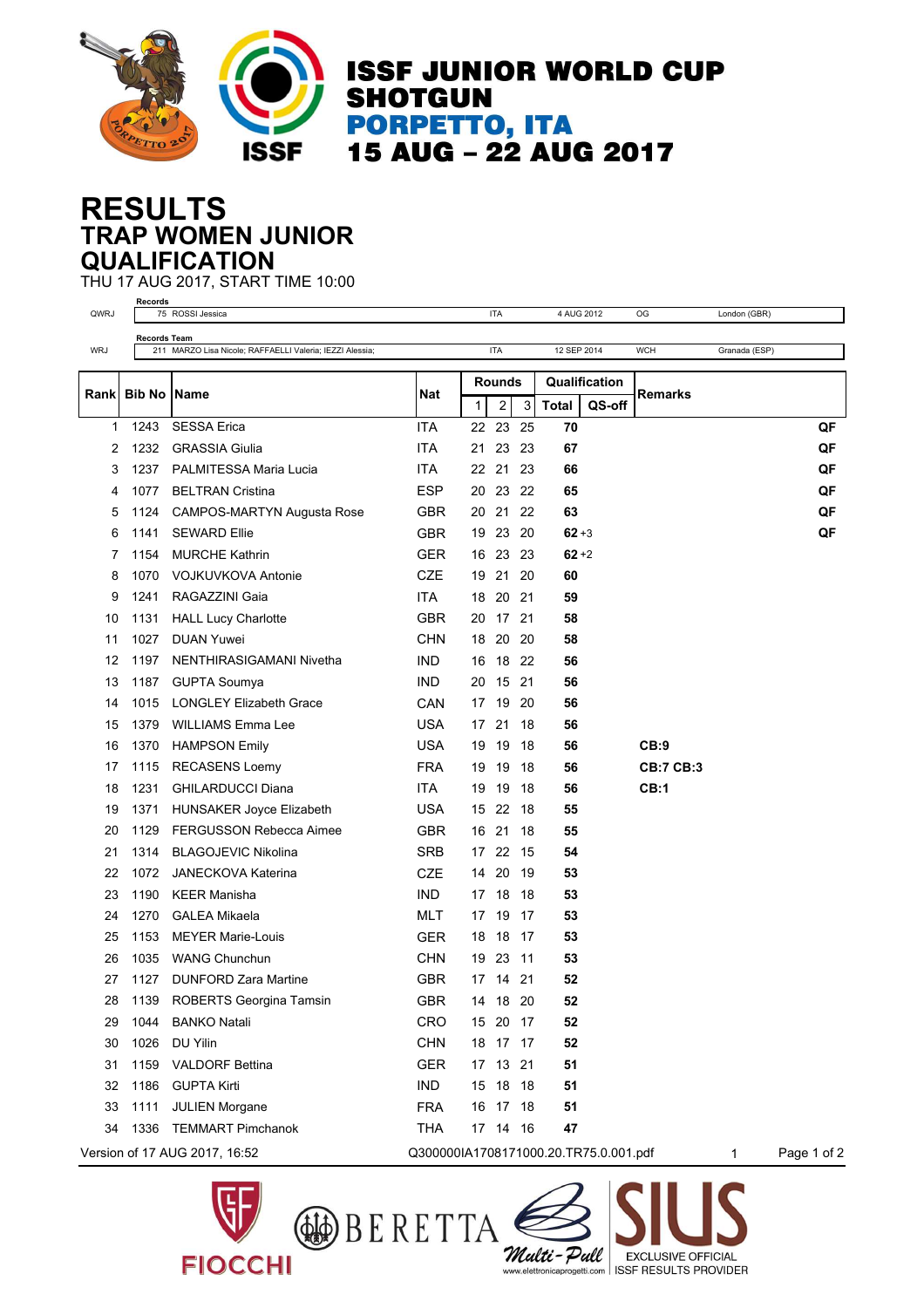|    | Rank Bib No Name |                             | <b>Nat</b> | <b>Rounds</b> |                |     |              | Qualification | <b>Remarks</b> |  |
|----|------------------|-----------------------------|------------|---------------|----------------|-----|--------------|---------------|----------------|--|
|    |                  |                             |            |               | $\overline{2}$ | 3 I | <b>Total</b> | QS-off        |                |  |
| 35 |                  | 1016 SCOLA Madelene Rose    | <b>CAN</b> |               | 14 13 15       |     | 42           |               |                |  |
| 36 | 1267             | BUSUTTIL Mariah             | MLT        | 13 12 14      |                |     | 39           |               |                |  |
|    | 1235             | LUPPI Greta                 | <b>ITA</b> |               |                |     |              |               | <b>DNS</b>     |  |
|    |                  | 1213 PARVARESH NIA Marziyeh | IRI        |               |                |     |              |               | <b>DNS</b>     |  |

#### **Summary**

Number of athletes on this list: 38; Total number of athletes: 38; Total number of teams: 0

| Legend               |                                                                                                           |        |                                           |            |                                                           | 7B8521AF    |
|----------------------|-----------------------------------------------------------------------------------------------------------|--------|-------------------------------------------|------------|-----------------------------------------------------------|-------------|
| <b>Bib No</b>        | <b>Bib Number</b>                                                                                         | CB:XXX | <b>Count Back - Missed target</b>         | <b>DNS</b> | <b>Did Not Start</b>                                      |             |
| Nat                  | <b>Nation</b>                                                                                             | OG     | <b>Olympic Games</b>                      | QF         | <b>Qualified for Final</b>                                |             |
| QS-off<br><b>WRJ</b> | <b>Qualification Shoot-off</b><br><b>World Record Junior</b>                                              | QWRJ   | <b>Qualification World Record Junior</b>  | <b>WCH</b> | <b>World Championships</b>                                |             |
| History              |                                                                                                           |        |                                           |            |                                                           |             |
|                      | Release: Approved Version 1 (17.08.2017 16:52:59)<br>Release: Preliminary Version 1 (17.08.2017 16:01:16) |        |                                           |            |                                                           |             |
|                      | Version of 17 AUG 2017, 16:52                                                                             |        | Q300000IA1708171000.20.TR75.0.001.pdf     |            | C <sub>3</sub><br>AC                                      | Page 2 of 2 |
|                      |                                                                                                           |        | F R F'                                    |            |                                                           |             |
|                      | <b>FIOCCHI</b>                                                                                            |        | Multi-Pull<br>www.elettronicaprogetti.com |            | <b>EXCLUSIVE OFFICIAL</b><br><b>ISSF RESULTS PROVIDER</b> |             |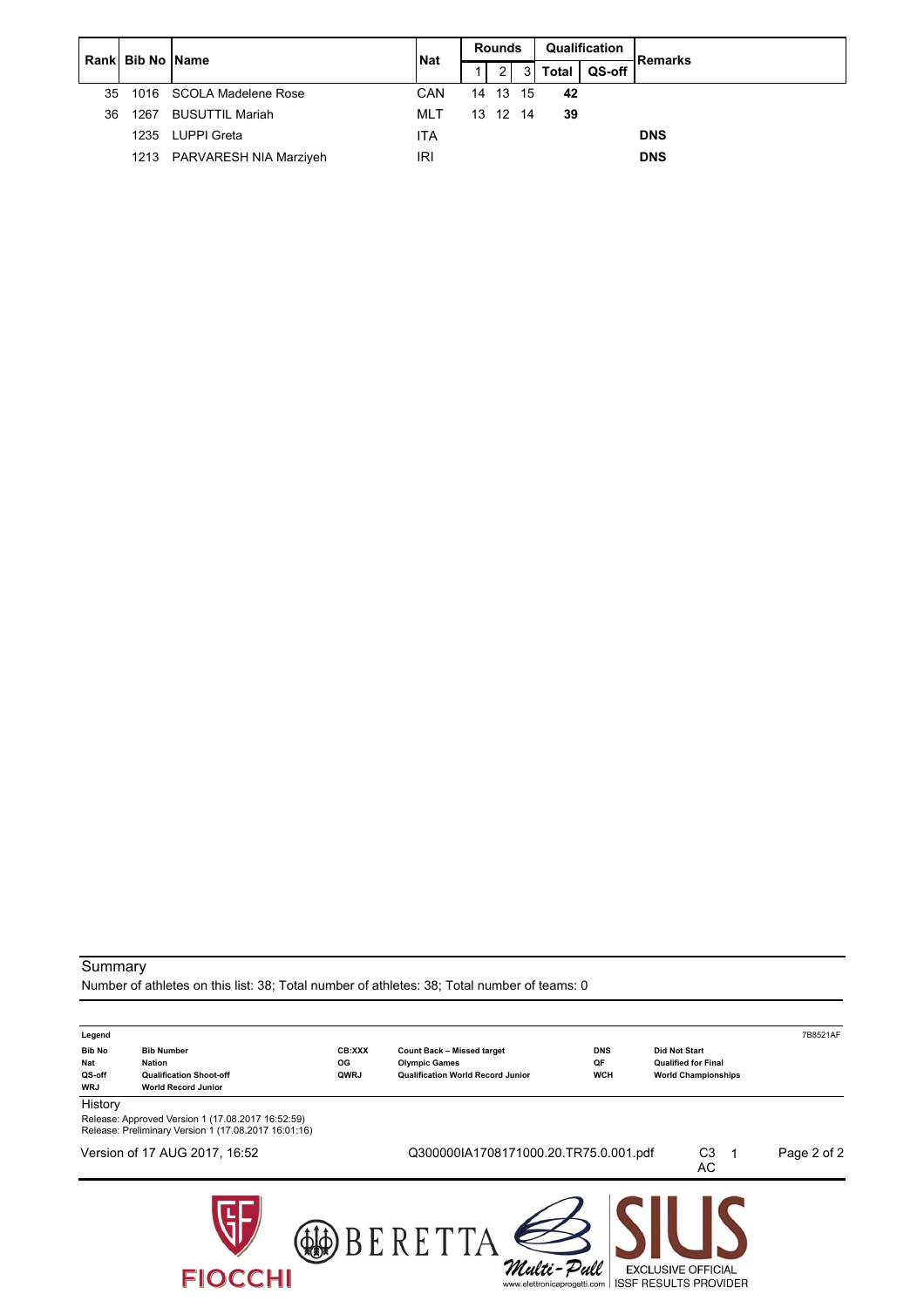

#### **SKEET WOMEN JUNIOR RESULTS FINAL**

SUN 20 AUG 2017, START TIME 18:00

**Records** WRJ 46 KEFALIDOU Artemis GRE 30 JUL 2017 ECH Baku (AZE)

| Rank | <b>Bib No Name</b>                 | <b>Nat</b> |                |                |                 | <b>Targets</b> |                |                | <b>Total Remarks</b> |
|------|------------------------------------|------------|----------------|----------------|-----------------|----------------|----------------|----------------|----------------------|
| 1    | 1372 JACOB<br>Katharina Monika     | <b>USA</b> | <b>THE</b>     |                | <b>THE REAL</b> | m              |                | $\blacksquare$ | 47 WRJ               |
|      |                                    |            | Ш              | $\Box$         | $\blacksquare$  | <b>TTT</b> D   | $\blacksquare$ | <b>AND</b>     |                      |
|      |                                    |            | $\Box$         |                | <b>THE ROLL</b> | $\blacksquare$ |                | $\blacksquare$ |                      |
| 2    | 1025 CHE<br>Yufei                  | <b>CHN</b> | m              | ∎              | <b>TTOT</b>     | <b>TOTT</b>    |                | <b>TTT</b> D   | 44                   |
|      |                                    |            | <b>TTT</b> D   | ш              | $\blacksquare$  | $\blacksquare$ | ∎              | $\blacksquare$ |                      |
|      |                                    |            | $\blacksquare$ | $\Box$         | $\blacksquare$  | $\blacksquare$ | 00             | <b>THEFT</b>   |                      |
| 3    | 1116 RICHARD<br>Lea                | <b>FRA</b> | <b>THE</b>     | . .            | $\Box$          | $\Box$         |                | <b>TO THE</b>  | 37                   |
|      |                                    |            | ш              | $\Box$         | $\Box$          | <b>TTT</b> D   | $\blacksquare$ | <b>IOH</b>     |                      |
|      |                                    |            | $\Box$         |                | <b>NO MUNIC</b> |                |                |                |                      |
| 4    | <b>1378 SMITH</b><br>Austen Jewell | <b>USA</b> | <b>THE</b>     | $\blacksquare$ | $\blacksquare$  | m              |                | $\blacksquare$ | 29                   |
|      |                                    |            | <b>THE</b>     |                | $\blacksquare$  | $\Box$         | $\blacksquare$ | $\blacksquare$ |                      |
|      |                                    |            |                |                |                 |                |                |                |                      |
| 5    | <b>1034 SONG</b><br>Zhengyi        | <b>CHN</b> | <b>TTT</b>     |                | $\blacksquare$  | <b>THE</b>     | $\blacksquare$ | $\Box$         | 20                   |
|      |                                    |            | $\blacksquare$ | $\Box$         | <b>TOT</b>      |                |                |                |                      |
|      |                                    |            |                |                |                 |                |                |                |                      |
| 6    | <b>1377 SIMONTON</b><br>Samantha   | <b>USA</b> | $\blacksquare$ |                | OO <b>INDI</b>  | Ш              |                | <b>NO HOME</b> | 13                   |

**Legend** CA3BD9BD **Bib No Bib Number Nat Nation WRJ World Record Junior History** Release: Approved Version 1 (20.08.2017 18:52:23) Version of 20 AUG 2017, 18:52 F300000IA2008171800.20.SK75.0.001.pdf C3AC 4 Page 1 of 1**AD** BERETTA Multi-Pull **EXCLUSIVE OFFICIAL FIOCCHI** www.elettronicaprogetti.com | ISSF RESULTS PROVIDER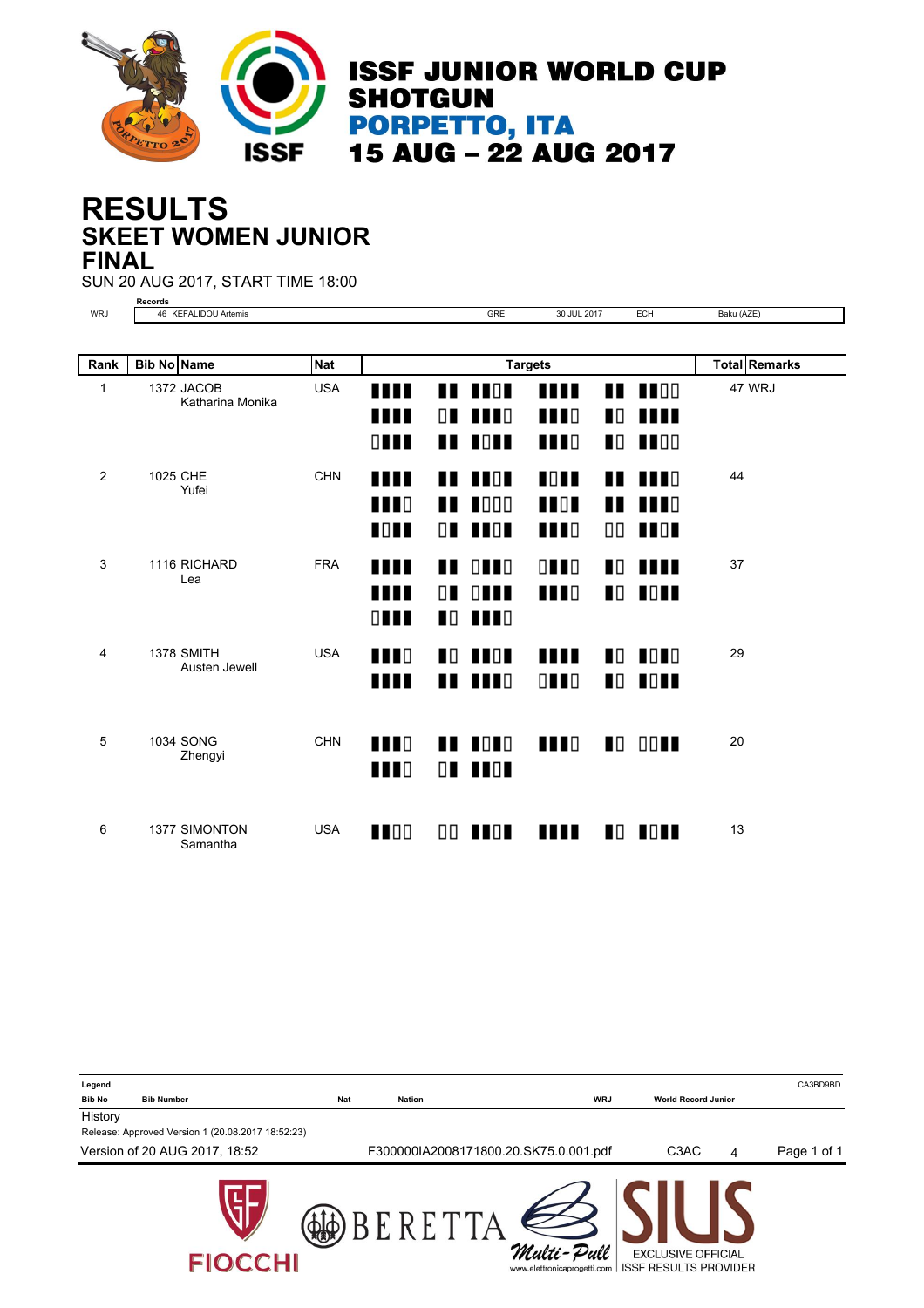

**ISSF JUNIOR WORLD CUP SHOTGUN PORPETTO, ITA<br>15 AUG – 22 AUG 2017** 

#### **SKEET WOMEN JUNIOR RESULTS QUALIFICATION**

SUN 20 AUG 2017, START TIME 10:00

|                | <b>Records</b>                                                           |                                 |            |    |                |       |              |               |                |              |    |
|----------------|--------------------------------------------------------------------------|---------------------------------|------------|----|----------------|-------|--------------|---------------|----------------|--------------|----|
| QWRJ           |                                                                          | 74 HILL Amber                   |            |    | <b>GBR</b>     |       | 17 SEP 2013  |               | <b>WCH</b>     | Lima (PER)   |    |
|                | <b>Records Team</b>                                                      |                                 |            |    |                |       |              |               |                |              |    |
|                | <b>WRJ</b><br>206 VIZZI Dania Jo; JACOB Katharina Monika; CARSON Sydney; |                                 |            |    | <b>USA</b>     |       | 13 SEP 2015  |               | <b>WCH</b>     | Lonato (ITA) |    |
|                |                                                                          |                                 |            |    | <b>Rounds</b>  |       |              | Qualification |                |              |    |
| Rankl          | <b>Bib No IName</b>                                                      |                                 | Nat        | 1  | $\overline{2}$ | 3     | <b>Total</b> | QS-off        | <b>Remarks</b> |              |    |
| 1              | 1372                                                                     | JACOB Katharina Monika          | <b>USA</b> | 23 | 23             | 24    |              | $70 + 1 + 2$  |                |              | QF |
| $\overline{2}$ | 1116                                                                     | RICHARD Lea                     | <b>FRA</b> | 25 |                | 22 23 |              | $70 + 1 + 1$  |                |              | QF |
| 3              | 1034                                                                     | SONG Zhengyi                    | <b>CHN</b> | 24 | 22 24          |       |              | $70 + 1 + 0$  |                |              | QF |
| 4              | 1378                                                                     | <b>SMITH Austen Jewell</b>      | <b>USA</b> | 23 |                | 23 23 | $69 + 4$     |               |                |              | QF |
| 5              | 1025                                                                     | <b>CHE Yufei</b>                | <b>CHN</b> | 24 |                | 23 22 | $69 + 3$     |               |                |              | QF |
| 6              | 1377                                                                     | <b>SIMONTON Samantha</b>        | USA        | 24 | 23 21          |       | 68           |               |                |              | QF |
| 7              | 1067                                                                     | SINDELAROVA Anna                | CZE        | 22 |                | 22 23 | 67           |               |                |              |    |
| 8              | 1299                                                                     | <b>ISLAI Raveca-Maria</b>       | ROU        | 23 | 23             | 20    | 66           |               |                |              |    |
| 9              | 1156                                                                     | <b>REICHERT Eva-Tamara</b>      | GER        | 25 | 21             | 20    | 66           |               |                |              |    |
| 10             | 1053                                                                     | ADAMKOVA Hana                   | <b>CZE</b> | 24 | 19             | 22    | 65           |               |                |              |    |
| 11             | 1106                                                                     | <b>BATTAULT Noemie</b>          | <b>FRA</b> | 23 | 19             | 21    | 63           |               |                |              |    |
| 12             | 1277                                                                     | VAN DER VEEN Esmee              | <b>NED</b> | 22 | 21             | 19    | 62           |               |                |              |    |
| 13             | 1038                                                                     | <b>ZHAO Anni</b>                | <b>CHN</b> | 24 | 19             | 19    | 62           |               |                |              |    |
| 14             | 1150                                                                     | <b>KALIX Maria</b>              | <b>GER</b> | 21 | 21             | 19    | 61           |               | CB:5           |              |    |
| 15             | 1192                                                                     | <b>KHAN Areeba</b>              | <b>IND</b> | 21 | 21             | 19    | 61           |               | CB:2           |              |    |
| 16             | 1221                                                                     | <b>BASSO Giulia</b>             | <b>ITA</b> | 20 | 20             | 20    | 60           |               |                |              |    |
| 17             | 1203                                                                     | <b>SEKHON Ganemat</b>           | <b>IND</b> | 20 | 21             | 19    | 60           |               |                |              |    |
| 18             | 1234                                                                     | <b>LONGHI Giada</b>             | <b>ITA</b> | 19 | 19             | 21    | 59           |               |                |              |    |
| 19             | 1228                                                                     | <b>DEL PRETE Francesca</b>      | <b>ITA</b> | 20 | 16             | -22   | 58           |               |                |              |    |
| 20             | 1132                                                                     | <b>HIBBS Emily Jane</b>         | <b>GBR</b> | 20 | 18             | -20   | 58           |               |                |              |    |
| 21             | 1322                                                                     | <b>MARKOVA Diana</b>            | <b>SVK</b> | 20 | 16             | 20    | 56           |               |                |              |    |
| 22             | 1249                                                                     | <b>BOGDANOVA Alisa</b>          | LTU        | 17 | 20             | 19    | 56           |               |                |              |    |
| 23             | 1071                                                                     | ZAORALOVA Zuzana                | <b>CZE</b> | 18 | 20             | 18    | 56           |               |                |              |    |
| 24             | 1321                                                                     | SOLLAROVA Dominika              | <b>SVK</b> | 20 |                | 17 18 | 55           |               |                |              |    |
| 25             | 1356                                                                     | <b>USTUNDAG Deniz</b>           | TUR        | 19 | 15             | 20    | 54           |               |                |              |    |
| 26             | 1189                                                                     | <b>KAUR Simranpreet</b>         | <b>IND</b> | 18 | 16             | 19    | 53           |               |                |              |    |
| 27             | 1125                                                                     | DALE Lara Jade                  | <b>GBR</b> | 18 | 19             | 16    | 53           |               |                |              |    |
| 28             | 1178                                                                     | <b>TOEMOER-TONES Petra Anna</b> | <b>HUN</b> | 19 | 19             | 15    | 53           |               |                |              |    |
| 29             | 1063                                                                     | <b>MRNOVA Pavla</b>             | CZE        | 21 | 17             | 15    | 53           |               |                |              |    |
| 30             | 1158                                                                     | <b>UMHOEFER Valentina</b>       | <b>GER</b> | 13 | 14 20          |       | 47           |               |                |              |    |

**FIOCCHI** 

Version of 20 AUG 2017, 17:23 Q300000IA2008171000.20.SK75.0.001.pdf C3 4 Page 1 of 2

Multi-Pull

**BERETTA** 

C3 4<br>AC

**EXCLUSIVE OFFICIAL** 

www.elettronicaprogetti.com | ISSF RESULTS PROVIDER